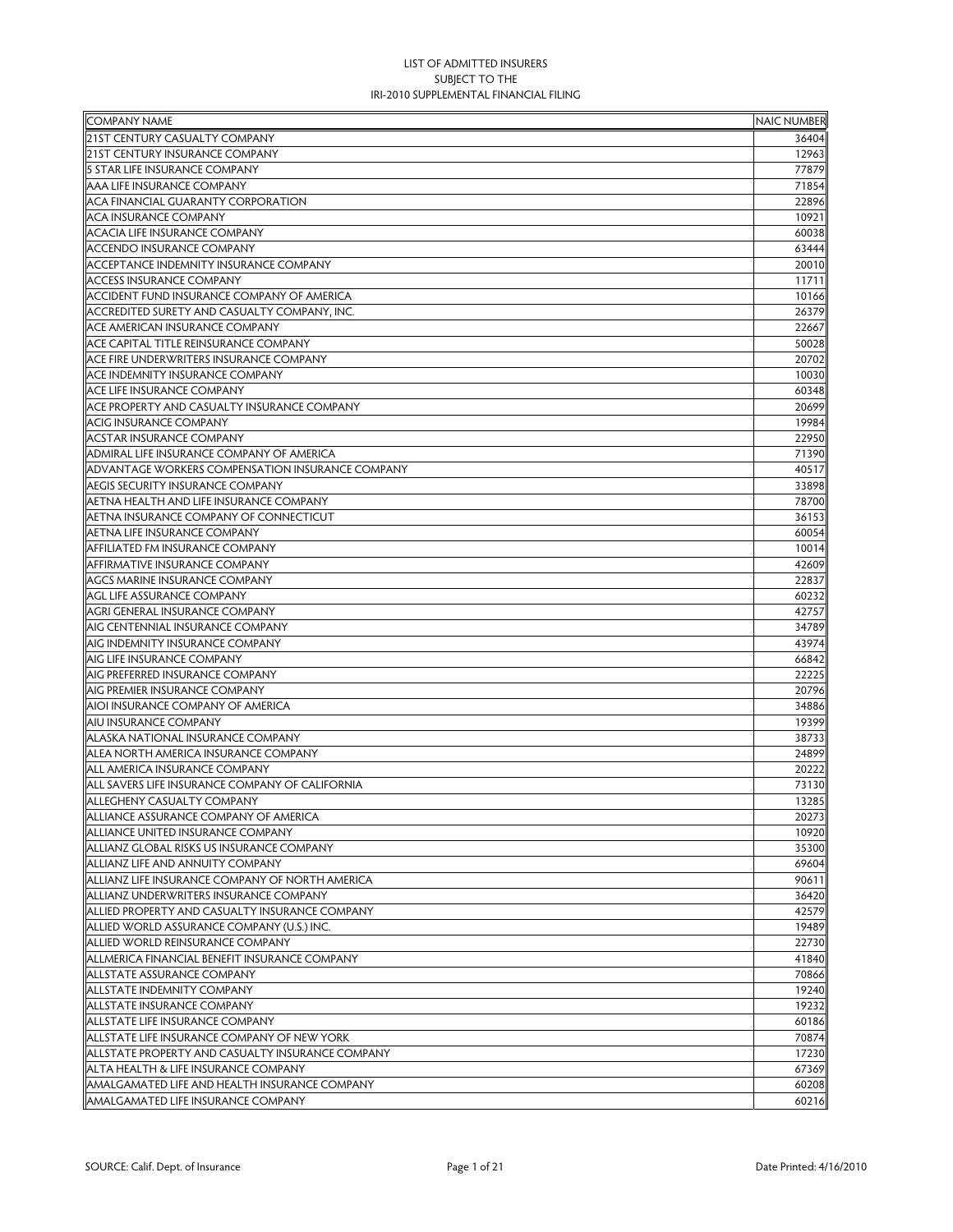| <b>COMPANY NAME</b>                                                       | <b>NAIC NUMBER</b> |
|---------------------------------------------------------------------------|--------------------|
| AMBAC ASSURANCE CORPORATION                                               | 18708              |
| <b>AMCO INSURANCE COMPANY</b>                                             | 19100              |
| AMERICAN ALTERNATIVE INSURANCE CORPORATION                                | 19720              |
| AMERICAN AUTOMOBILE INSURANCE COMPANY                                     | 21849              |
| AMERICAN BANKERS INSURANCE COMPANY OF FLORIDA                             | 10111              |
| AMERICAN BANKERS LIFE ASSURANCE COMPANY OF FLORIDA                        | 60275              |
| AMERICAN CAPITOL INSURANCE COMPANY                                        | 60291              |
| AMERICAN CASUALTY COMPANY OF READING, PENNSYLVANIA                        | 20427              |
| AMERICAN CENTENNIAL INSURANCE COMPANY                                     | 10391              |
| AMERICAN COMMERCE INSURANCE COMPANY                                       | 19941              |
| AMERICAN CONTRACTORS INDEMNITY COMPANY                                    | 10216              |
| AMERICAN ECONOMY INSURANCE COMPANY                                        | 19690              |
| AMERICAN EMPIRE INSURANCE COMPANY                                         | 37990              |
| AMERICAN EQUITY INVESTMENT LIFE INSURANCE COMPANY                         | 92738              |
| AMERICAN EQUITY SPECIALTY INSURANCE COMPANY                               | 10819              |
| AMERICAN FAMILY HOME INSURANCE COMPANY                                    | 23450              |
| AMERICAN FAMILY LIFE ASSURANCE COMPANY OF COLUMBUS                        | 60380              |
| AMERICAN FAMILY LIFE INSURANCE COMPANY                                    | 60399              |
| AMERICAN FARMERS & RANCHERS INSURANCE COMPANY                             | 37931              |
| AMERICAN FEDERATION INSURANCE COMPANY                                     | 43699              |
| AMERICAN FIDELITY ASSURANCE COMPANY                                       | 60410              |
| AMERICAN FIDELITY LIFE INSURANCE COMPANY                                  | 60429              |
| AMERICAN FIRE AND CASUALTY COMPANY                                        | 24066              |
| AMERICAN FRATERNAL UNION                                                  | 56200              |
| AMERICAN FUJI FIRE AND MARINE INSURANCE COMPANY                           | 40398              |
| AMERICAN GENERAL ASSURANCE COMPANY                                        | 68373              |
| AMERICAN GENERAL INDEMNITY COMPANY                                        | 24376              |
| AMERICAN GENERAL LIFE AND ACCIDENT INSURANCE COMPANY                      | 66672              |
| AMERICAN GENERAL LIFE INSURANCE COMPANY                                   |                    |
| AMERICAN GENERAL PROPERTY INSURANCE COMPANY                               | 60488<br>31208     |
| AMERICAN GUARANTEE AND LIABILITY INSURANCE COMPANY                        | 26247              |
| AMERICAN GUARANTY TITLE INSURANCE COMPANY                                 | 51411              |
| AMERICAN HARDWARE MUTUAL INSURANCE COMPANY                                | 13331              |
| AMERICAN HEALTH AND LIFE INSURANCE COMPANY                                | 60518              |
| AMERICAN HEALTHCARE INDEMNITY COMPANY                                     | 39152              |
|                                                                           |                    |
| AMERICAN HERITAGE LIFE INSURANCE COMPANY                                  | 60534              |
| AMERICAN HOME ASSURANCE COMPANY<br>AMERICAN INCOME LIFE INSURANCE COMPANY | 19380              |
|                                                                           | 60577              |
| AMERICAN INSURANCE COMPANY (THE)                                          | 21857              |
| AMERICAN INTERNATIONAL INSURANCE COMPANY OF CALIFORNIA, INC.              | 43761              |
| AMERICAN INTERNATIONAL LIFE ASSURANCE COMPANY OF NEW YORK                 | 60607              |
| AMERICAN INTERSTATE INSURANCE COMPANY                                     | 31895              |
| AMERICAN LIFE AND HEALTH INSURANCE COMPANY                                | 60674              |
| AMERICAN MANUFACTURERS MUTUAL INSURANCE COMPANY                           | 30562              |
| AMERICAN MATURITY LIFE INSURANCE COMPANY                                  | 81213              |
| AMERICAN MEDICAL SECURITY LIFE INSURANCE COMPANY                          | 97179              |
| AMERICAN MEMORIAL LIFE INSURANCE COMPANY                                  | 67989              |
| AMERICAN MERCHANTS CASUALTY COMPANY                                       | 43630              |
| AMERICAN MERCURY INSURANCE COMPANY                                        | 16810              |
| AMERICAN MODERN HOME INSURANCE COMPANY                                    | 23469              |
| AMERICAN MODERN LIFE INSURANCE COMPANY                                    | 65811              |
| AMERICAN MOTORISTS INSURANCE COMPANY                                      | 22918              |
| AMERICAN NATIONAL GENERAL INSURANCE COMPANY                               | 39942              |
| AMERICAN NATIONAL INSURANCE COMPANY                                       | 60739              |
| AMERICAN NATIONAL LIFE INSURANCE COMPANY OF TEXAS                         | 71773              |
| AMERICAN NATIONAL PROPERTY AND CASUALTY COMPANY                           | 28401              |
| AMERICAN NETWORK INSURANCE COMPANY                                        | 81078              |
| AMERICAN PET INSURANCE COMPANY                                            | 12190              |
| AMERICAN PHOENIX LIFE AND REASSURANCE COMPANY                             | 91785              |
| AMERICAN PROFESSIONALS INSURANCE COMPANY                                  | 12084              |
| AMERICAN PUBLIC LIFE INSURANCE COMPANY                                    | 60801              |
| AMERICAN RELIABLE INSURANCE COMPANY                                       | 19615              |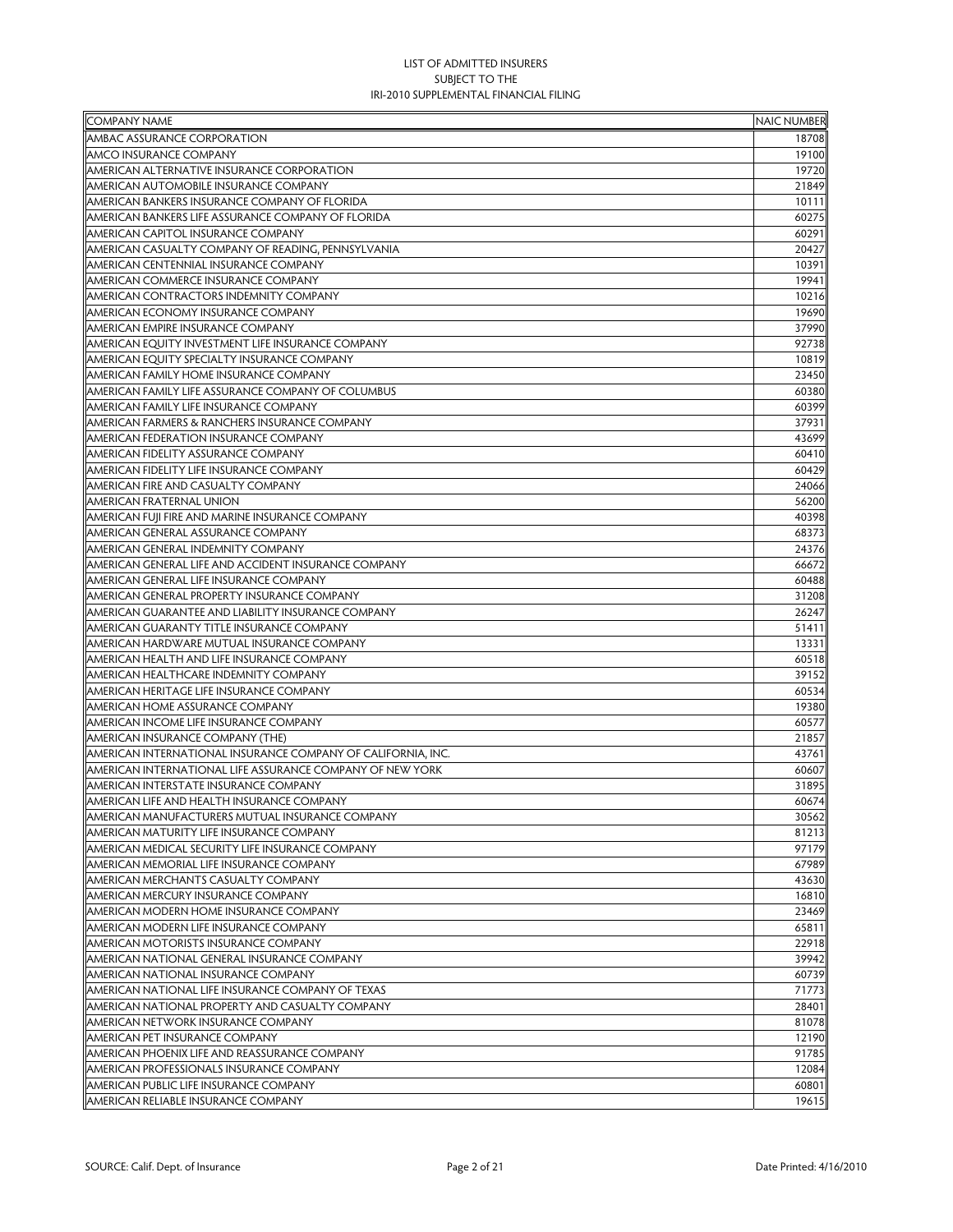| <b>COMPANY NAME</b>                                           | <b>NAIC NUMBER</b> |
|---------------------------------------------------------------|--------------------|
| AMERICAN REPUBLIC INSURANCE COMPANY                           | 60836              |
| AMERICAN ROAD INSURANCE COMPANY (THE)                         | 19631              |
| AMERICAN SAFETY CASUALTY INSURANCE COMPANY                    | 39969              |
| AMERICAN SECURITY INSURANCE COMPANY                           | 42978              |
| AMERICAN SPECIALTY HEALTH INSURANCE COMPANY                   | 84697              |
| AMERICAN STATES INSURANCE COMPANY                             | 19704              |
| AMERICAN STATES INSURANCE COMPANY OF TEXAS                    | 19712              |
| AMERICAN STATES PREFERRED INSURANCE COMPANY                   | 37214              |
| AMERICAN STERLING INSURANCE COMPANY                           | 40800              |
| <b>AMERICAN SURETY COMPANY</b>                                | 31380              |
| AMERICAN UNITED LIFE INSURANCE COMPANY                        | 60895              |
| AMERICAN ZURICH INSURANCE COMPANY                             | 40142              |
| AMERICAN-AMICABLE LIFE INSURANCE COMPANY OF TEXAS             | 68594              |
| AMERICAS INSURANCE COMPANY                                    | 27898              |
| AMERICO FINANCIAL LIFE AND ANNUITY INSURANCE COMPANY          | 61999              |
| AMERIN GUARANTY CORPORATION                                   | 30872              |
| AMERISURE MUTUAL INSURANCE COMPANY                            | 23396              |
| AMERITAS LIFE INSURANCE CORP.                                 | 61301              |
| AMEX ASSURANCE COMPANY                                        | 27928              |
| AMGUARD INSURANCE COMPANY                                     | 42390              |
| AMICA LIFE INSURANCE COMPANY                                  | 72222              |
| AMICA MUTUAL INSURANCE COMPANY                                | 19976              |
| <b>ANCHOR GENERAL INSURANCE COMPANY</b>                       | 40010              |
| ANNUITY INVESTORS LIFE INSURANCE COMPANY                      | 93661              |
| ANTHEM ALLIANCE HEALTH INSURANCE COMPANY                      | 85286              |
| <b>ANTHEM BLUE CROSS LIFE AND HEALTH INSURANCE COMPANY</b>    | 62825              |
| <b>ANTHEM LIFE INSURANCE COMPANY</b>                          | 61069              |
| <b>ARAG INSURANCE COMPANY</b>                                 | 34738              |
| ARCH INDEMNITY INSURANCE COMPANY                              | 30830              |
| <b>ARCH INSURANCE COMPANY</b>                                 | 11150              |
| <b>ARCH REINSURANCE COMPANY</b>                               | 10348              |
| ARGONAUT GREAT CENTRAL INSURANCE COMPANY                      | 19860              |
| <b>ARGONAUT INSURANCE COMPANY</b>                             | 19801              |
| ARGONAUT-MIDWEST INSURANCE COMPANY                            | 19828              |
| ARGONAUT-SOUTHWEST INSURANCE COMPANY                          | 19844              |
| ARMED FORCES INSURANCE EXCHANGE                               | 41459              |
| <b>ARMOR ASSURANCE COMPANY</b>                                | 10632              |
| ARROWOOD INDEMNITY COMPANY                                    | 24678              |
| <b>ASSOCIATED INDEMNITY CORPORATION</b>                       | 21865              |
| ASSOCIATED INTERNATIONAL INSURANCE COMPANY                    | 27189              |
| ASSURANCE COMPANY OF AMERICA                                  | 19305              |
| ASSURED GUARANTY CORP.                                        | 30180              |
| <b>ASSURITY LIFE INSURANCE COMPANY</b>                        | 71439              |
| <b>ATHENA ASSURANCE COMPANY</b>                               | 41769              |
| ATLANTA INTERNATIONAL INSURANCE COMPANY                       | 20931              |
| <b>ATLANTIC INSURANCE COMPANY</b>                             | 22209              |
| <b>ATLANTIC MUTUAL INSURANCE COMPANY</b>                      | 19895              |
| ATLANTIC SPECIALTY INSURANCE COMPANY                          | 27154              |
| ATRADIUS TRADE CREDIT INSURANCE, INC.                         | 25422              |
| AURORA NATIONAL LIFE ASSURANCE COMPANY                        | 61182              |
| AUTO CLUB LIFE INSURANCE COMPANY                              | 84522              |
| AUTOMOBILE CLUB OF SOUTHERN CALIFORNIA LIFE INSURANCE COMPANY | 60256              |
| AUTOONE INSURANCE COMPANY                                     | 34460              |
| AVEMCO INSURANCE COMPANY                                      | 10367              |
| AVIVA LIFE AND ANNUITY COMPANY                                | 61689              |
| AXA ART INSURANCE CORPORATION                                 | 29530              |
| AXA CORPORATE SOLUTIONS LIFE REINSURANCE COMPANY              | 68365              |
| AXA EQUITABLE LIFE AND ANNUITY COMPANY                        | 62880              |
| AXA EQUITABLE LIFE INSURANCE COMPANY                          | 62944              |
| <b>AXA INSURANCE COMPANY</b>                                  | 33022              |
| AXA RE PROPERTY AND CASUALTY INSURANCE COMPANY                | 16187              |
| <b>AXIS INSURANCE COMPANY</b>                                 | 37273              |
|                                                               |                    |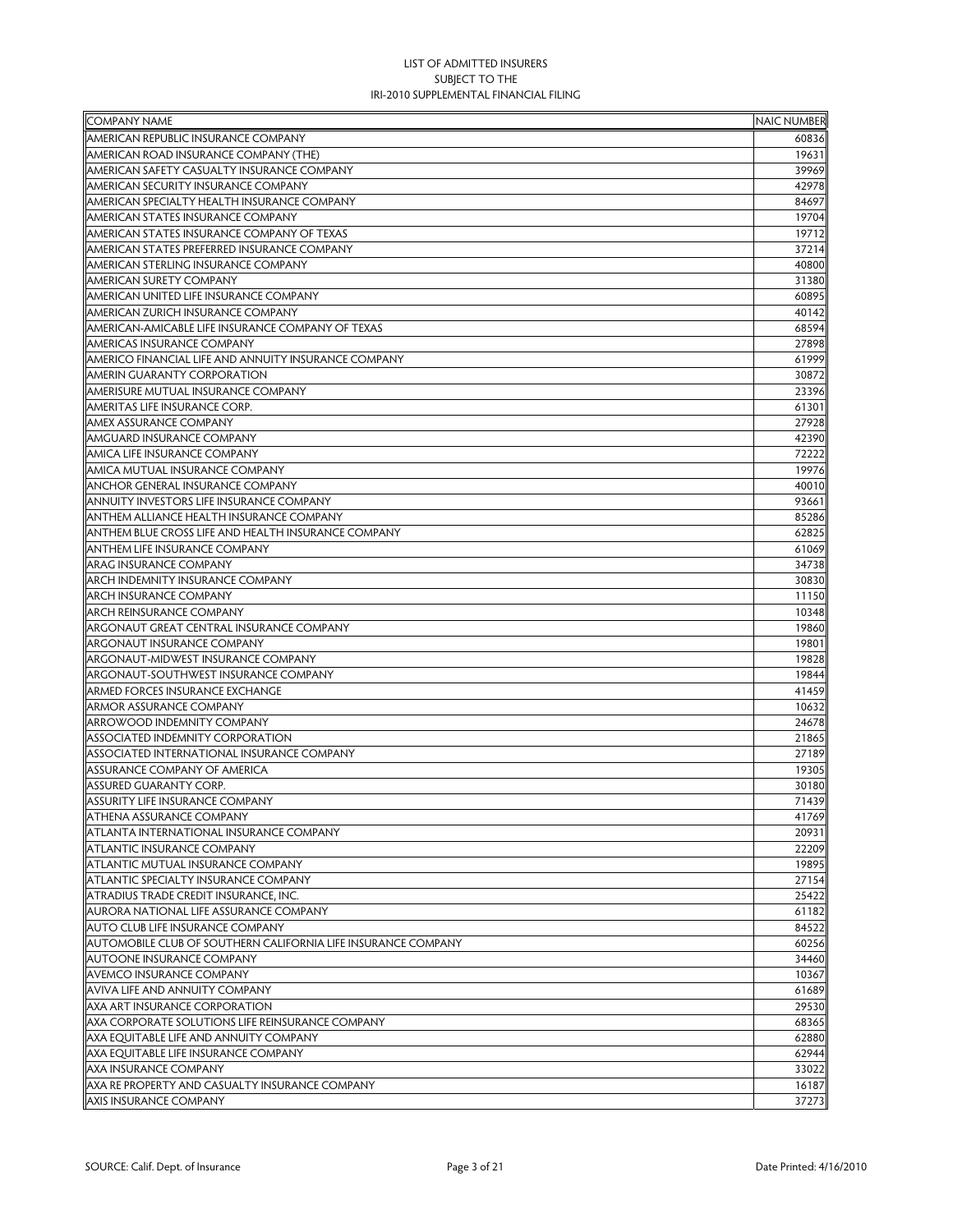| <b>COMPANY NAME</b>                                            | <b>NAIC NUMBER</b> |
|----------------------------------------------------------------|--------------------|
| <b>AXIS REINSURANCE COMPANY</b>                                | 20370              |
| <b>BALBOA INSURANCE COMPANY</b>                                | 24813              |
| <b>BALBOA LIFE INSURANCE COMPANY</b>                           | 68160              |
| <b>BALTIMORE LIFE INSURANCE COMPANY (THE)</b>                  | 61212              |
| <b>BANCINSURE, INC.</b>                                        | 18538              |
| <b>BANKERS INSURANCE COMPANY</b>                               | 33162              |
| <b>BANKERS LIFE AND CASUALTY COMPANY</b>                       | 61263              |
| <b>BANKERS STANDARD INSURANCE COMPANY</b>                      | 18279              |
| <b>BANNER LIFE INSURANCE COMPANY</b>                           | 94250              |
| <b>BAPTIST LIFE ASSOCIATION</b>                                | 57223              |
| BAR PLAN MUTUAL INSURANCE COMPANY (THE)                        | 29513              |
| <b>BCS INSURANCE COMPANY</b>                                   | 38245              |
| <b>BCS LIFE INSURANCE COMPANY</b>                              | 80985              |
| <b>BEAZLEY INSURANCE COMPANY, INC.</b>                         | 37540              |
| <b>BENCHMARK INSURANCE COMPANY</b>                             | 41394              |
| BENEFICIAL LIFE INSURANCE COMPANY                              | 61395              |
| <b>BERKLEY INSURANCE COMPANY</b>                               | 32603              |
| BERKLEY LIFE AND HEALTH INSURANCE COMPANY                      | 64890              |
| <b>BERKLEY REGIONAL INSURANCE COMPANY</b>                      | 29580              |
| <b>BERKSHIRE HATHAWAY ASSURANCE CORPORATION</b>                | 13070              |
| BERKSHIRE HATHAWAY LIFE INSURANCE COMPANY OF NEBRASKA          | 62345              |
| BERKSHIRE LIFE INSURANCE COMPANY OF AMERICA                    | 71714              |
| BEST LIFE AND HEALTH INSURANCE COMPANY                         | 90638              |
| <b>BITUMINOUS CASUALTY CORPORATION</b>                         | 20095              |
| <b>BITUMINOUS FIRE AND MARINE INSURANCE COMPANY</b>            | 20109              |
| <b>BLUE RIDGE INSURANCE COMPANY</b>                            | 24503              |
| BLUE SHIELD OF CALIFORNIA LIFE & HEALTH INSURANCE COMPANY      | 61557              |
| <b>BOND SAFEGUARD INSURANCE COMPANY</b>                        | 27081              |
| <b>BOSTON MUTUAL LIFE INSURANCE COMPANY</b>                    | 61476              |
| <b>BROKERS NATIONAL LIFE ASSURANCE COMPANY</b>                 | 74900              |
| <b>BROTHERHOOD MUTUAL INSURANCE COMPANY</b>                    | 13528              |
| <b>BUSINESS ALLIANCE INSURANCE COMPANY</b>                     | 10830              |
| C.M. LIFE INSURANCE COMPANY                                    | 93432              |
| C.P.A. INSURANCE COMPANY                                       | 30082              |
| CALIFORNIA AUTOMOBILE INSURANCE COMPANY                        | 38342              |
| CALIFORNIA CAPITAL INSURANCE COMPANY                           | 13544              |
| CALIFORNIA CASUALTY & FIRE INSURANCE COMPANY                   | 27464              |
| CALIFORNIA CASUALTY COMPENSATION INSURANCE COMPANY             | 10063              |
| CALIFORNIA CASUALTY GENERAL INSURANCE COMPANY OF OREGON        | 35955              |
| CALIFORNIA CASUALTY INDEMNITY EXCHANGE (THE)                   | 20117              |
| CALIFORNIA CASUALTY INSURANCE COMPANY                          | 20125              |
| CALIFORNIA GENERAL UNDERWRITERS INSURANCE COMPANY, INC.        | 31046              |
| CALIFORNIA INSURANCE COMPANY                                   | 38865              |
| CALIFORNIA MUTUAL INSURANCE COMPANY                            | 27480              |
| CALIFORNIA STATE AUTOMOBILE ASSOCIATION INTER-INSURANCE BUREAU | 15539              |
| CAMDEN FIRE INSURANCE ASSOCIATION (THE)                        | 21946              |
| CAMICO MUTUAL INSURANCE COMPANY                                | 36340              |
| CANADA LIFE ASSURANCE COMPANY (THE)                            | 80659              |
| CANADA LIFE INSURANCE COMPANY OF AMERICA                       | 81060              |
| CANAL INSURANCE COMPANY                                        | 10464              |
| CAPITAL MARKETS ASSURANCE CORPORATION                          | 20877              |
| CAPITOL INDEMNITY CORPORATION                                  | 10472              |
| CAPITOL LIFE INSURANCE COMPANY (THE)                           | 61581              |
| CARDIF LIFE INSURANCE COMPANY                                  | 71455              |
| CARDIF PROPERTY AND CASUALTY INSURANCE COMPANY                 | 21075              |
| <b>CARE WEST INSURANCE COMPANY</b>                             | 10520              |
| <b>CAREAMERICA LIFE INSURANCE COMPANY</b>                      | 71331              |
| CAROLINA CASUALTY INSURANCE COMPANY                            | 10510              |
| <b>CATERPILLAR INSURANCE COMPANY</b>                           | 11255              |
| CATERPILLAR LIFE INSURANCE COMPANY                             | 11997              |
| <b>CATHOLIC FAMILY LIFE INSURANCE</b>                          | 56022              |
| <b>CATHOLIC KNIGHTS</b>                                        | 56030              |
|                                                                |                    |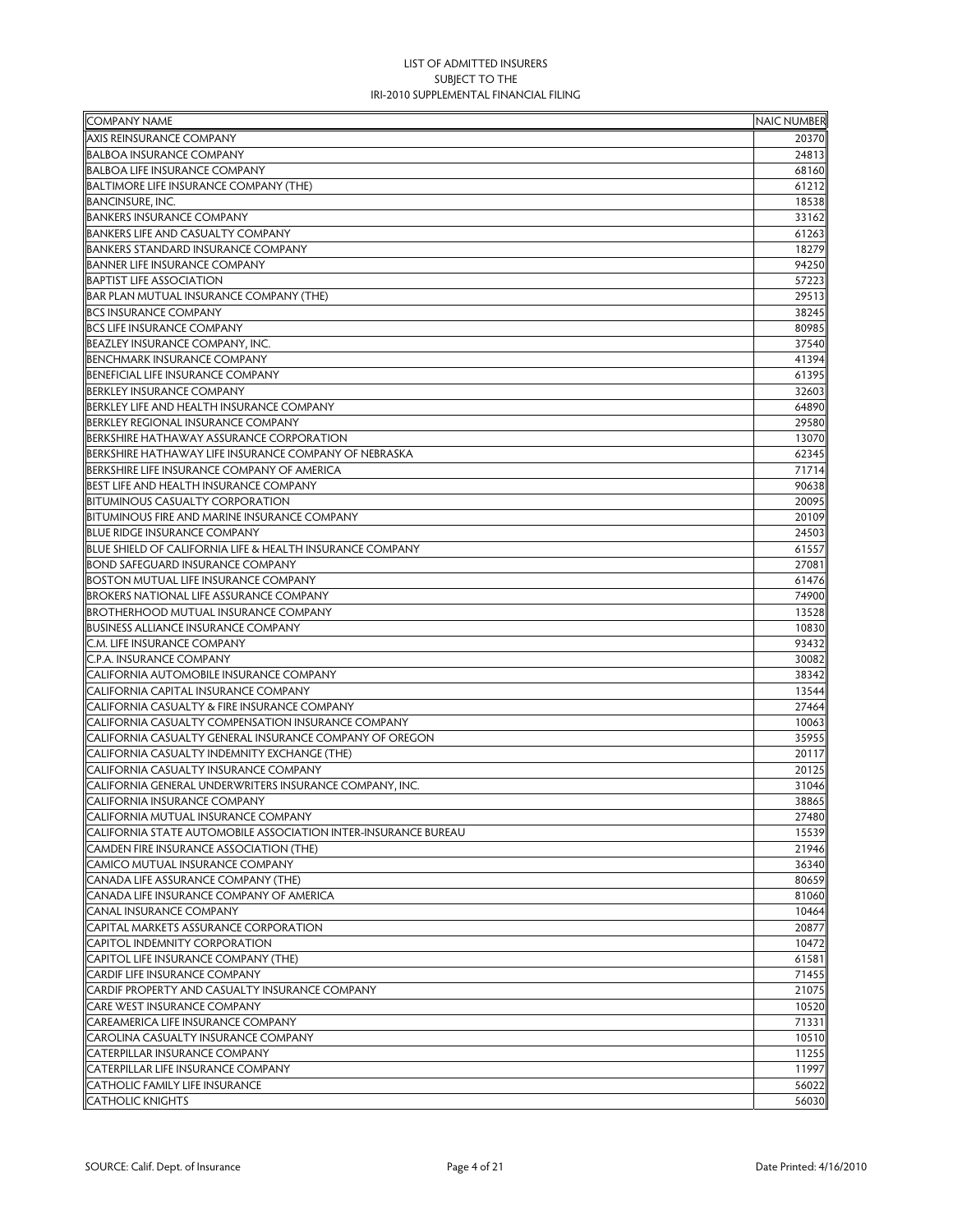| <b>COMPANY NAME</b>                                | <b>NAIC NUMBER</b> |
|----------------------------------------------------|--------------------|
| <b>CATHOLIC ORDER OF FORESTERS</b>                 | 57487              |
| CATHOLIC RELIEF INSURANCE COMPANY OF AMERICA (THE) | 10561              |
| CATLIN INSURANCE COMPANY, INC.                     | 19518              |
| CELTIC INSURANCE COMPANY                           | 80799              |
| <b>CENSTAT CASUALTY COMPANY</b>                    | 11499              |
| CENTENNIAL INSURANCE COMPANY                       | 19909              |
| CENTRAL BENEFITS NATIONAL LIFE INSURANCE COMPANY   | 63541              |
| CENTRAL MUTUAL INSURANCE COMPANY                   | 20230              |
| CENTRAL STATES HEALTH & LIFE CO. OF OMAHA          | 61751              |
| CENTRAL STATES INDEMNITY CO. OF OMAHA              | 34274              |
| CENTRAL UNITED LIFE INSURANCE COMPANY              | 61883              |
| <b>CENTRE INSURANCE COMPANY</b>                    | 34649              |
| <b>CENTURION CASUALTY COMPANY</b>                  | 42765              |
| CENTURION LIFE INSURANCE COMPANY                   | 62383              |
| CENTURY INDEMNITY COMPANY                          | 20710              |
| CENTURY REINSURANCE COMPANY                        | 35130              |
| CENTURY-NATIONAL INSURANCE COMPANY                 | 26905              |
| CHARTER NATIONAL LIFE INSURANCE COMPANY            | 61808              |
| <b>CHARTIS PROPERTY CASUALTY COMPANY</b>           | 19402              |
| CHEROKEE INSURANCE COMPANY                         | 10642              |
| CHESAPEAKE LIFE INSURANCE COMPANY (THE)            | 61832              |
| <b>CHICAGO INSURANCE COMPANY</b>                   | 22810              |
| CHICAGO TITLE INSURANCE COMPANY                    | 50229              |
| <b>CHRYSLER INSURANCE COMPANY</b>                  | 10499              |
| CHUBB INDEMNITY INSURANCE COMPANY                  | 12777              |
| CHUBB NATIONAL INSURANCE COMPANY                   | 10052              |
| CHURCH INSURANCE COMPANY (THE)                     | 10669              |
| CHURCH LIFE INSURANCE CORPORATION                  | 61875              |
| CHURCH MUTUAL INSURANCE COMPANY                    | 18767              |
| CIFG ASSURANCE NORTH AMERICA, INC.                 | 25771              |
| <b>CIM INSURANCE CORPORATION</b>                   | 22004              |
| CINCINNATI INSURANCE COMPANY (THE)                 | 10677              |
| CINCINNATI LIFE INSURANCE COMPANY (THE)            | 76236              |
| <b>CITATION INSURANCE COMPANY</b>                  | 42242              |
| CIVIC PROPERTY AND CASUALTY COMPANY                | 10315              |
| CIVIL SERVICE EMPLOYEES INSURANCE COMPANY          | 10693              |
| <b>CLAREMONT LIABILITY INSURANCE COMPANY</b>       | 36412              |
| <b>CLARENDON NATIONAL INSURANCE COMPANY</b>        | 20532              |
| CLEARWATER INSURANCE COMPANY                       | 25070              |
| CMG MORTGAGE ASSURANCE COMPANY                     |                    |
|                                                    | 29114              |
| CMG MORTGAGE INSURANCE COMPANY                     | 40266              |
| COAST NATIONAL INSURANCE COMPANY                   | 25089              |
| COFACE NORTH AMERICA INSURANCE COMPANY             | 31887              |
| <b>COLISEUM REINSURANCE COMPANY</b>                | 36552              |
| COLOGNE REINSURANCE COMPANY OF AMERICA             | 33197              |
| COLONIAL AMERICAN CASUALTY AND SURETY COMPANY      | 34347              |
| COLONIAL LIFE & ACCIDENT INSURANCE COMPANY         | 62049              |
| COLONIAL PENN LIFE INSURANCE COMPANY               | 62065              |
| COLONIAL SURETY COMPANY                            | 10758              |
| COLORADO BANKERS LIFE INSURANCE COMPANY            | 84786              |
| COLUMBIA INSURANCE COMPANY                         | 27812              |
| COLUMBIAN LIFE INSURANCE COMPANY                   | 76023              |
| COLUMBIAN MUTUAL LIFE INSURANCE COMPANY            | 62103              |
| COLUMBUS LIFE INSURANCE COMPANY                    | 99937              |
| COMBINED INSURANCE COMPANY OF AMERICA              | 62146              |
| COMMERCE AND INDUSTRY INSURANCE COMPANY            | 19410              |
| COMMERCE TITLE INSURANCE COMPANY                   | 50026              |
| COMMERCE WEST INSURANCE COMPANY                    | 13161              |
| COMMERCIAL CASUALTY INSURANCE COMPANY              | 32280              |
| COMMERCIAL GUARANTY INSURANCE COMPANY              | 38385              |
| COMMERCIAL LOAN INSURANCE CORPORATION              | 18732              |
| COMMERCIAL TRAVELERS MUTUAL INSURANCE COMPANY      | 81426              |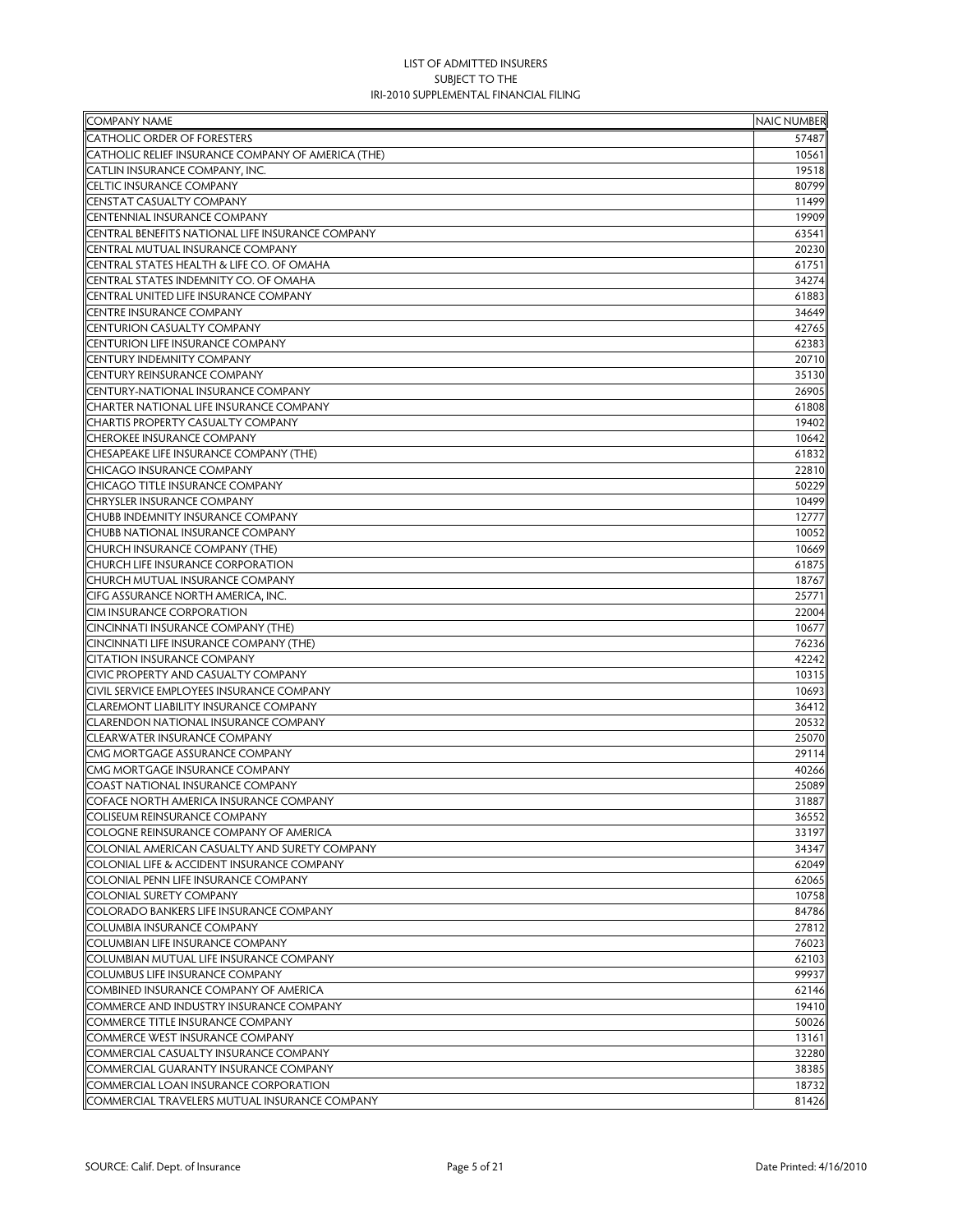| <b>COMPANY NAME</b>                                                     | <b>NAIC NUMBER</b> |
|-------------------------------------------------------------------------|--------------------|
| COMMONWEALTH ANNUITY AND LIFE INSURANCE COMPANY                         | 84824              |
| COMMONWEALTH INSURANCE COMPANY OF AMERICA                               | 10220              |
| COMMONWEALTH LAND TITLE INSURANCE COMPANY                               | 50083              |
| COMPANION PROPERTY AND CASUALTY INSURANCE COMPANY                       | 12157              |
| <b>COMPASS INSURANCE COMPANY</b>                                        | 21989              |
| <b>COMPUTER INSURANCE COMPANY</b>                                       | 34711              |
| <b>COMPWEST INSURANCE COMPANY</b>                                       | 12177              |
| <b>CONGRESS LIFE INSURANCE COMPANY</b>                                  | 73504              |
| CONNECTICUT GENERAL LIFE INSURANCE COMPANY                              | 62308              |
| <b>CONSECO HEALTH INSURANCE COMPANY</b>                                 | 78174              |
| <b>CONSECO INSURANCE COMPANY</b>                                        | 60682              |
| <b>CONSECO LIFE INSURANCE COMPANY</b>                                   | 65900              |
| CONSELHO SUPREMO DA UNIAO PORTUGUEZA DO ESTADO DA CALIFORNIA (U.P.E.C.) | 57940              |
| <b>CONSTITUTION INSURANCE COMPANY</b>                                   | 32190              |
| <b>CONSTITUTION LIFE INSURANCE COMPANY</b>                              | 62359              |
| CONTINENTAL AMERICAN INSURANCE COMPANY                                  | 71730              |
| <b>CONTINENTAL ASSURANCE COMPANY</b>                                    | 62413              |
| CONTINENTAL CASUALTY COMPANY                                            | 20443              |
| <b>CONTINENTAL GENERAL INSURANCE COMPANY</b>                            | 71404              |
| CONTINENTAL HERITAGE INSURANCE COMPANY                                  | 39551              |
| CONTINENTAL INSURANCE COMPANY (THE)                                     | 35289              |
|                                                                         |                    |
| CONTRACTORS BONDING AND INSURANCE COMPANY                               | 37206              |
| <b>CORNERSTONE NATIONAL INSURANCE COMPANY</b>                           | 10783              |
| <b>CORNHUSKER CASUALTY COMPANY</b>                                      | 20044              |
| <b>COURTESY INSURANCE COMPANY</b>                                       | 26492              |
| <b>CRANBROOK INSURANCE COMPANY</b>                                      | 29033              |
| <b>CRESTBROOK INSURANCE COMPANY</b>                                     | 18961              |
| <b>CROATIAN FRATERNAL UNION OF AMERICA</b>                              | 56634              |
| <b>CROWN LIFE INSURANCE COMPANY</b>                                     | 80675              |
| <b>CRUSADER INSURANCE COMPANY</b>                                       | 14010              |
| <b>CSA FRATERNAL LIFE</b>                                               | 56138              |
| <b>CSE SAFEGUARD INSURANCE COMPANY</b>                                  | 18953              |
| <b>CSI LIFE INSURANCE COMPANY</b>                                       | 82880              |
| <b>CUMIS INSURANCE SOCIETY, INC.</b>                                    | 10847              |
| <b>CUNA MUTUAL INSURANCE SOCIETY</b>                                    | 62626              |
| <b>CYPRESS INSURANCE COMPANY</b>                                        | 10855              |
| DALLAS NATIONAL INSURANCE COMPANY, A TEXAS STOCK INSURANCE COMPANY      | 32271              |
| DANIELSON NATIONAL INSURANCE COMPANY                                    | 19269              |
| DARWIN NATIONAL ASSURANCE COMPANY                                       | 16624              |
| <b>DEALERS ASSURANCE COMPANY</b>                                        | 16705              |
| <b>DEERBROOK INSURANCE COMPANY</b>                                      | 37907              |
| <b>DEGREE OF HONOR PROTECTIVE ASSOCIATION</b>                           | 57088              |
| DELAWARE AMERICAN LIFE INSURANCE COMPANY                                | 62634              |
| <b>DELOS INSURANCE COMPANY</b>                                          | 35408              |
| DELTA DENTAL INSURANCE COMPANY                                          | 81396              |
| DENTEGRA INSURANCE COMPANY                                              | 73474              |
| <b>DENTISTS INSURANCE COMPANY (THE)</b>                                 | 40975              |
| <b>DEPOSITORS INSURANCE COMPANY</b>                                     | 42587              |
| DEVELOPERS SURETY AND INDEMNITY COMPANY                                 | 12718              |
| DIAMOND STATE INSURANCE COMPANY                                         | 42048              |
| <b>DISCOVER PROPERTY &amp; CASUALTY INSURANCE COMPANY</b>               | 36463              |
| DOCTORS' COMPANY, AN INTERINSURANCE EXCHANGE (THE)                      | 34495              |
| DOCTORS' LIFE INSURANCE COMPANY (THE)                                   | 92444              |
| DONGBU INSURANCE COMPANY, LIMITED (U.S. BRANCH)                         | 12502              |
| DORINCO REINSURANCE COMPANY                                             | 33499              |
| <b>EAGLE LIFE INSURANCE COMPANY</b>                                     | 13183              |
| <b>EAGLE WEST INSURANCE COMPANY</b>                                     | 12890              |
| <b>EASTGUARD INSURANCE COMPANY</b>                                      | 14702              |
| <b>ECONOMY FIRE &amp; CASUALTY COMPANY</b>                              | 22926              |
| <b>ELECTRIC INSURANCE COMPANY</b>                                       | 21261              |
| <b>EMC NATIONAL LIFE COMPANY</b>                                        | 62928              |
| <b>EMCASCO INSURANCE COMPANY</b>                                        | 21407              |
|                                                                         |                    |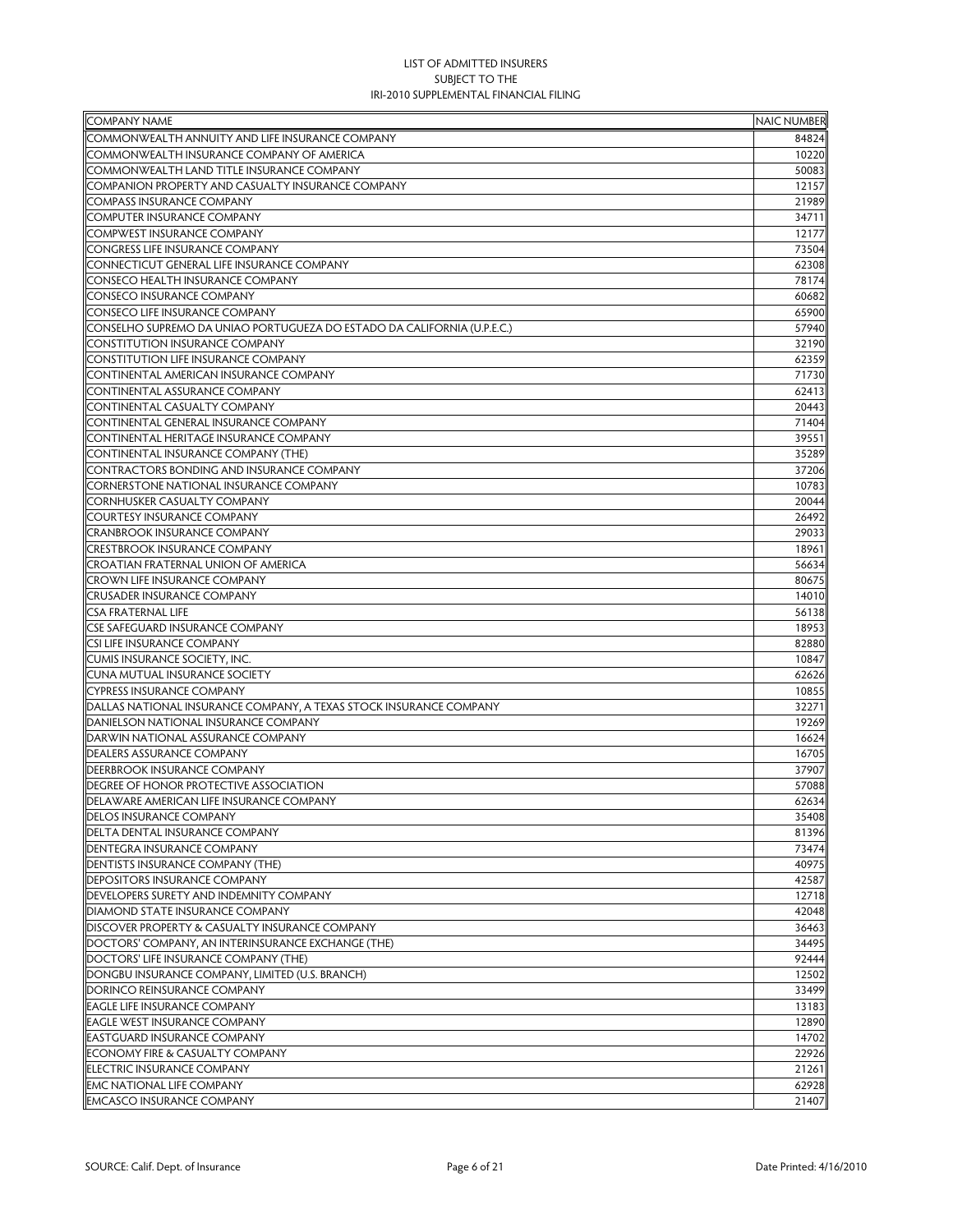| <b>COMPANY NAME</b>                                                      | <b>NAIC NUMBER</b> |
|--------------------------------------------------------------------------|--------------------|
| <b>EMPIRE FIRE AND MARINE INSURANCE COMPANY</b>                          | 21326              |
| <b>EMPLOYEES LIFE COMPANY (MUTUAL)</b>                                   | 84174              |
| <b>EMPLOYERS COMPENSATION INSURANCE COMPANY</b>                          | 11512              |
| <b>EMPLOYERS DIRECT INSURANCE COMPANY</b>                                | 11555              |
| <b>EMPLOYERS' FIRE INSURANCE COMPANY (THE)</b>                           | 20648              |
| <b>EMPLOYERS INSURANCE COMPANY OF WAUSAU</b>                             | 21458              |
| <b>EMPLOYERS MUTUAL CASUALTY COMPANY</b>                                 | 21415              |
| <b>EMPLOYERS REASSURANCE CORPORATION</b>                                 | 68276              |
| <b>ENCOMPASS INSURANCE COMPANY</b>                                       | 10358              |
| <b>ENDURANCE REINSURANCE CORPORATION OF AMERICA</b>                      | 11551              |
| <b>ENTITLE INSURANCE COMPANY</b>                                         | 51632              |
| <b>EQUITRUST LIFE INSURANCE COMPANY</b>                                  | 62510              |
| <b>EQUITY INSURANCE COMPANY</b>                                          | 28746              |
| <b>ESSENTIA INSURANCE COMPANY</b>                                        | 37915              |
| <b>ESURANCE INSURANCE COMPANY</b>                                        | 25712              |
| <b>ESURANCE PROPERTY AND CASUALTY INSURANCE COMPANY</b>                  | 30210              |
| EULER HERMES AMERICAN CREDIT INDEMNITY COMPANY                           | 20516              |
| EVEREST NATIONAL INSURANCE COMPANY                                       | 10120              |
| <b>EVEREST REINSURANCE COMPANY</b>                                       | 26921              |
| <b>EVERGREEN NATIONAL INDEMNITY COMPANY</b>                              | 12750              |
| EVERSPAN FINANCIAL GUARANTEE CORP.                                       | 24961              |
| <b>EXACT PROPERTY AND CASUALTY COMPANY</b>                               | 10318              |
| <b>EXECUTIVE RISK INDEMNITY INC.</b>                                     | 35181              |
| <b>EXPLORER INSURANCE COMPANY</b>                                        | 40029              |
| <b>FACTORY MUTUAL INSURANCE COMPANY</b>                                  | 21482              |
| <b>FAIRFIELD INSURANCE COMPANY</b>                                       | 44784              |
| <b>FAIRMONT INSURANCE COMPANY</b>                                        | 18864              |
| <b>FAIRMONT PREMIER INSURANCE COMPANY</b>                                | 25518              |
| <b>FAIRMONT SPECIALTY INSURANCE COMPANY</b>                              | 24384              |
| FAMILY HERITAGE LIFE INSURANCE COMPANY OF AMERICA                        | 77968              |
| <b>FAMILY LIFE INSURANCE COMPANY</b>                                     | 63053              |
| <b>FAMILY SERVICE LIFE INSURANCE COMPANY</b>                             | 74004              |
| <b>FARMERS INSURANCE COMPANY OF OREGON</b>                               | 21636              |
| <b>FARMERS INSURANCE COMPANY, INC.</b>                                   | 21628              |
| <b>FARMERS INSURANCE EXCHANGE</b>                                        | 21652              |
| FARMERS MUTUAL HAIL INSURANCE COMPANY OF IOWA                            | 13897              |
| <b>FARMERS NEW WORLD LIFE INSURANCE COMPANY</b>                          | 63177              |
| <b>FARMERS REINSURANCE COMPANY</b>                                       | 10873              |
| <b>FARMINGTON CASUALTY COMPANY</b>                                       | 41483              |
| <b>FARMLAND MUTUAL INSURANCE COMPANY</b>                                 | 13838              |
| <b>FEDERAL INSURANCE COMPANY</b>                                         | 20281              |
| FEDERAL LIFE INSURANCE COMPANY (MUTUAL)                                  | 63223              |
| <b>FEDERATED LIFE INSURANCE COMPANY</b>                                  | 63258              |
| <b>FEDERATED MUTUAL INSURANCE COMPANY</b>                                | 13935              |
| FEDERATED RURAL ELECTRIC INSURANCE EXCHANGE                              | 11118              |
| <b>FEDERATED SERVICE INSURANCE COMPANY</b>                               | 28304              |
| FFG INSURANCE COMPANY                                                    | 43460              |
| FIDELITY AND DEPOSIT COMPANY OF MARYLAND                                 | 39306              |
| FIDELITY AND GUARANTY INSURANCE COMPANY                                  | 35386              |
| FIDELITY AND GUARANTY INSURANCE UNDERWRITERS, INC.                       | 25879              |
| FIDELITY INVESTMENTS LIFE INSURANCE COMPANY                              | 93696              |
| <b>FIDELITY LIFE ASSOCIATION, A LEGAL RESERVE LIFE INSURANCE COMPANY</b> | 63290              |
| FIDELITY NATIONAL INSURANCE COMPANY                                      | 25180              |
| FIDELITY NATIONAL PROPERTY AND CASUALTY INSURANCE COMPANY                | 16578              |
| FIDELITY NATIONAL TITLE INSURANCE COMPANY                                | 51586              |
| <b>FIDELITY SECURITY LIFE INSURANCE COMPANY</b>                          | 71870              |
| FINANCIAL CASUALTY & SURETY, INC.                                        | 35009              |
| <b>FINANCIAL GUARANTY INSURANCE COMPANY</b>                              | 12815              |
| FINANCIAL INDEMNITY COMPANY                                              | 19852              |
| <b>FINANCIAL PACIFIC INSURANCE COMPANY</b>                               | 31453              |
| FINANCIAL SECURITY ASSURANCE INC.                                        | 18287              |
| <b>FINIAL REINSURANCE COMPANY</b>                                        | 39136              |
|                                                                          |                    |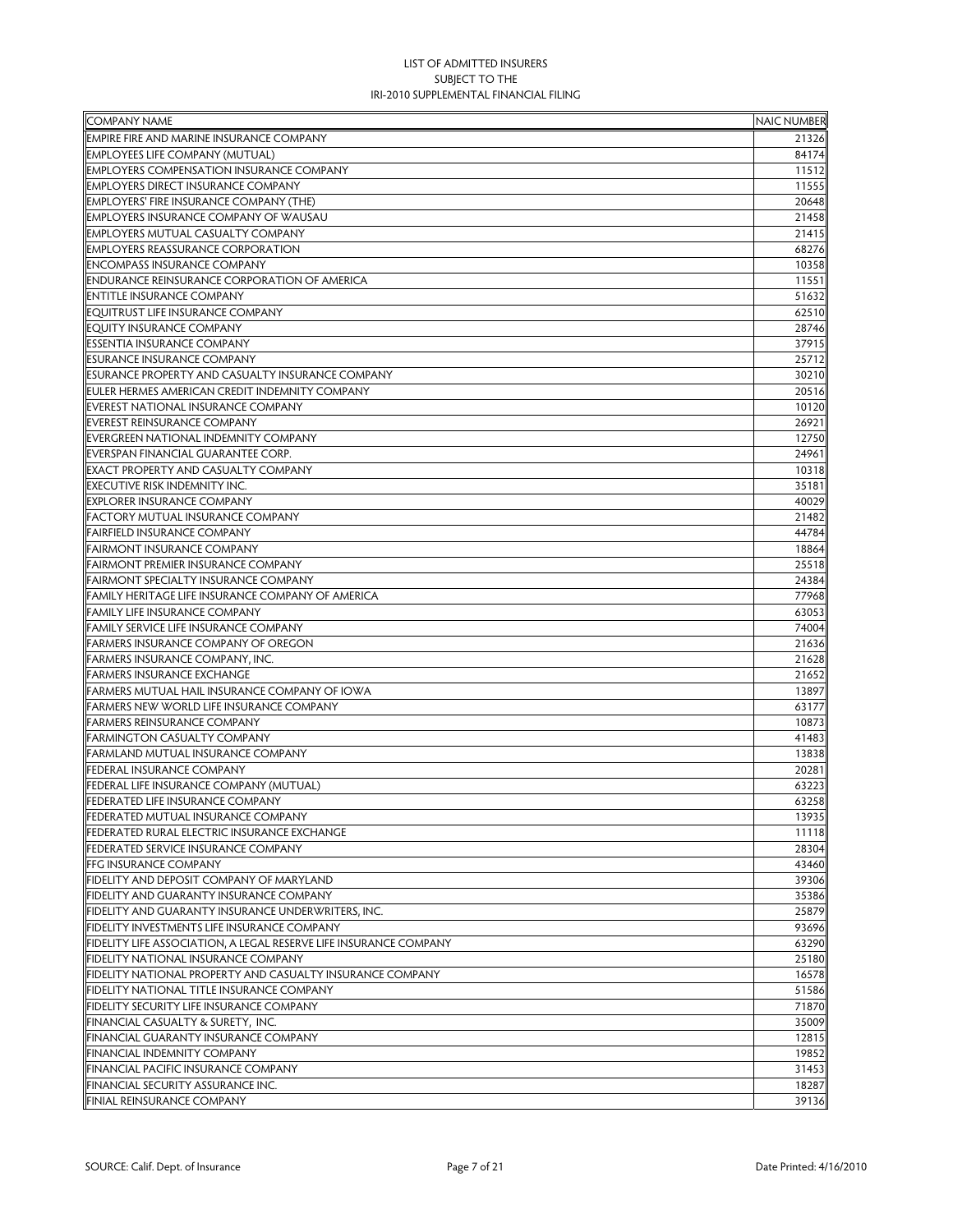| <b>COMPANY NAME</b>                                                   | <b>NAIC NUMBER</b> |
|-----------------------------------------------------------------------|--------------------|
| <b>FIRE INSURANCE EXCHANGE</b>                                        | 21660              |
| <b>FIREMAN'S FUND INSURANCE COMPANY</b>                               | 21873              |
| FIRST ALLMERICA FINANCIAL LIFE INSURANCE COMPANY                      | 69140              |
| FIRST AMERICAN PROPERTY & CASUALTY INSURANCE COMPANY                  | 37710              |
| FIRST AMERICAN SPECIALTY INSURANCE COMPANY                            | 34525              |
| FIRST AMERICAN TITLE INSURANCE COMPANY                                | 50814              |
| FIRST CONTINENTAL LIFE & ACCIDENT INSURANCE CO.                       | 64696              |
| <b>FIRST FINANCIAL INSURANCE COMPANY</b>                              | 11177              |
| FIRST HEALTH LIFE & HEALTH INSURANCE COMPANY                          | 90328              |
| <b>FIRST INVESTORS LIFE INSURANCE COMPANY</b>                         | 63495              |
| <b>FIRST LIBERTY INSURANCE CORPORATION (THE)</b>                      | 33588              |
| FIRST NATIONAL INSURANCE COMPANY OF AMERICA                           | 24724              |
| FIRST PENN-PACIFIC LIFE INSURANCE COMPANY                             | 67652              |
| FIRST PYRAMID LIFE INSURANCE COMPANY OF AMERICA (THE)                 | 63533              |
| FIRST SEALORD SURETY, INC.                                            | 28519              |
| <b>FIRST STATE INSURANCE COMPANY</b>                                  | 21822              |
| FLORISTS' MUTUAL INSURANCE COMPANY                                    | 13978              |
| FOREMOST INSURANCE COMPANY GRAND RAPIDS, MICHIGAN                     | 11185              |
| FOREMOST PROPERTY AND CASUALTY INSURANCE COMPANY                      | 11800              |
| FORESTVIEW MORTGAGE INSURANCE CO.                                     | 29688              |
| <b>FORETHOUGHT LIFE INSURANCE COMPANY</b>                             | 91642              |
| <b>FORT DEARBORN LIFE INSURANCE COMPANY</b>                           | 71129              |
| <b>FRONTIER INSURANCE COMPANY</b>                                     | 34266              |
| <b>FUNERAL DIRECTORS LIFE INSURANCE COMPANY</b>                       | 99775              |
| <b>GARDEN STATE LIFE INSURANCE COMPANY</b>                            | 63657              |
| GARRISON PROPERTY AND CASUALTY INSURANCE COMPANY                      | 21253              |
| <b>GATEWAY INSURANCE COMPANY</b>                                      | 28339              |
| <b>GEICO CASUALTY COMPANY</b>                                         | 41491              |
| <b>GEICO GENERAL INSURANCE COMPANY</b>                                | 35882              |
| <b>GEICO INDEMNITY COMPANY</b>                                        | 22055              |
| <b>GENERAL AMERICAN LIFE INSURANCE COMPANY</b>                        | 63665              |
| <b>GENERAL CASUALTY COMPANY OF WISCONSIN</b>                          | 24414              |
| <b>GENERAL FIDELITY INSURANCE COMPANY</b>                             | 30007              |
| <b>GENERAL FIDELITY LIFE INSURANCE COMPANY</b>                        | 93521              |
| <b>GENERAL INSURANCE COMPANY OF AMERICA</b>                           | 24732              |
| <b>GENERAL RE LIFE CORPORATION</b>                                    | 86258              |
| <b>GENERAL REINSURANCE CORPORATION</b>                                | 22039              |
| <b>GENERAL SECURITY NATIONAL INSURANCE COMPANY</b>                    | 39322              |
| <b>GENERAL STAR NATIONAL INSURANCE COMPANY</b>                        | 11967              |
| GENERALI ASSICURAZIONI GENERALI S.P.A. (U.S. BRANCH)                  | 11231              |
| <b>GENERALI USA LIFE REASSURANCE COMPANY</b>                          | 97071              |
| <b>GENESIS INSURANCE COMPANY</b>                                      | 38962              |
| <b>GENWORTH HOME EQUITY INSURANCE CORPORATION</b>                     | 41432              |
| GENWORTH LIFE AND ANNUITY INSURANCE COMPANY                           | 65536              |
| <b>GENWORTH LIFE INSURANCE COMPANY</b>                                | 70025              |
| <b>GENWORTH MORTGAGE INSURANCE CORPORATION</b>                        | 38458              |
| <b>GENWORTH MORTGAGE INSURANCE CORPORATION OF NORTH CAROLINA</b>      | 16675              |
| <b>GENWORTH RESIDENTIAL MORTGAGE ASSURANCE CORPORATION</b>            | 18759              |
| GENWORTH RESIDENTIAL MORTGAGE INSURANCE CORPORATION OF NORTH CAROLINA | 29823              |
| <b>GEOVERA INSURANCE COMPANY</b>                                      | 10799              |
| <b>GEOVERA SPECIALTY INSURANCE COMPANY</b>                            | 10182              |
| <b>GERBER LIFE INSURANCE COMPANY</b>                                  | 70939              |
| <b>GERMANTOWN INSURANCE COMPANY</b>                                   | 11282              |
| <b>GLOBAL REINSURANCE CORPORATION</b>                                 | 11266              |
| <b>GLOBAL REINSURANCE CORPORATION OF AMERICA</b>                      | 21032              |
| <b>GLOBAL SURETY &amp; INSURANCE CO.</b>                              | 11304              |
| <b>GLOBE LIFE AND ACCIDENT INSURANCE COMPANY</b>                      | 91472              |
| GMAC INSURANCE COMPANY ONLINE, INC.                                   | 11044              |
| <b>GOLDEN BEAR INSURANCE COMPANY</b>                                  | 39861              |
| <b>GOLDEN EAGLE INSURANCE CORPORATION</b>                             | 10836              |
| <b>GOLDEN RULE INSURANCE COMPANY</b>                                  | 62286              |
| <b>GOVERNMENT EMPLOYEES INSURANCE COMPANY</b>                         | 22063              |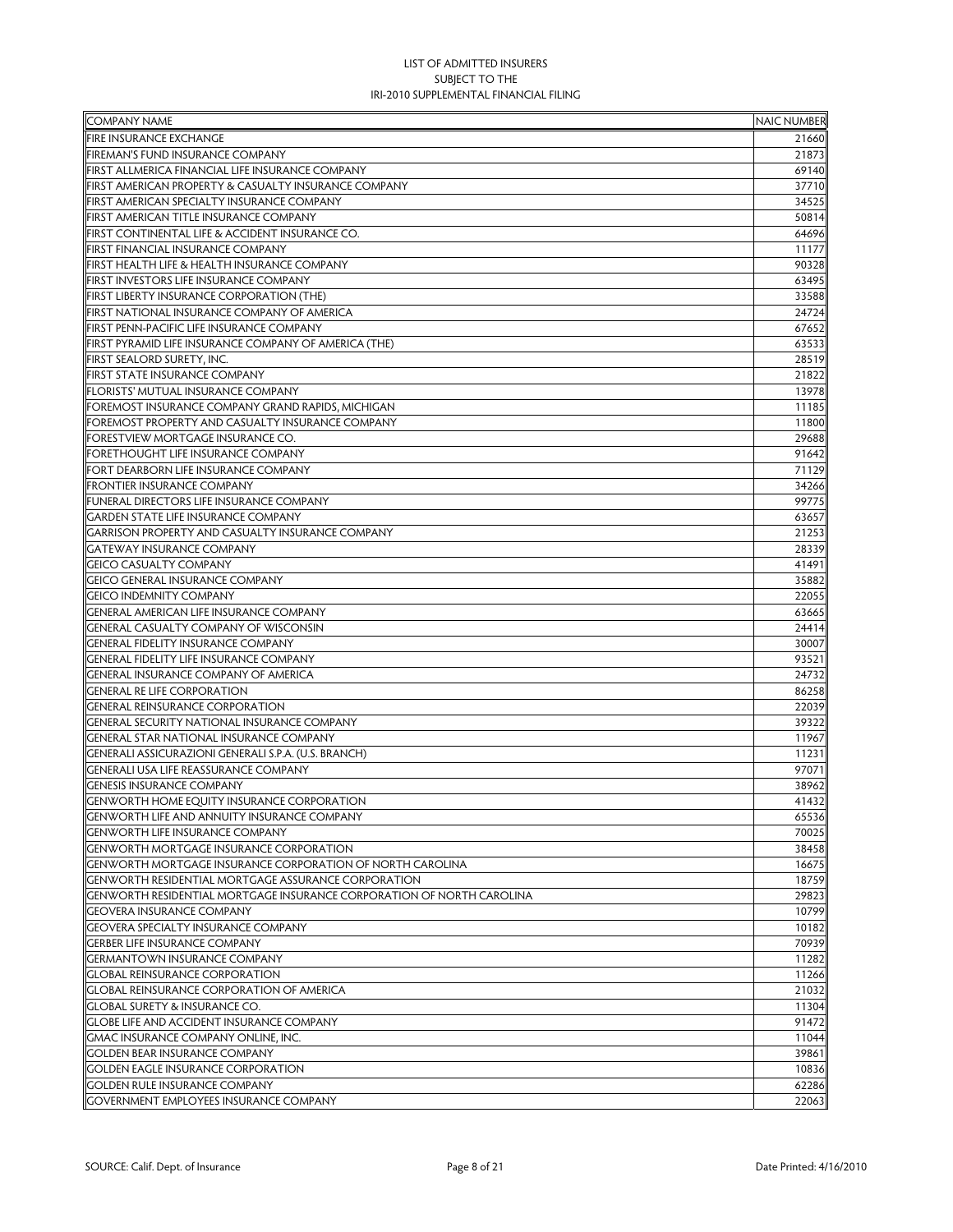| <b>COMPANY NAME</b>                                          | <b>NAIC NUMBER</b> |
|--------------------------------------------------------------|--------------------|
| GOVERNMENT PERSONNEL MUTUAL LIFE INSURANCE COMPANY           | 63967              |
| GRAIN DEALERS MUTUAL INSURANCE COMPANY                       | 22098              |
| <b>GRANGE INSURANCE ASSOCIATION</b>                          | 22101              |
| <b>GRANITE STATE INSURANCE COMPANY</b>                       | 23809              |
| <b>GRAPHIC ARTS MUTUAL INSURANCE COMPANY</b>                 | 25984              |
| <b>GRAY INSURANCE COMPANY (THE)</b>                          | 36307              |
| <b>GREAT AMERICAN ALLIANCE INSURANCE COMPANY</b>             | 26832              |
| <b>GREAT AMERICAN ASSURANCE COMPANY</b>                      | 26344              |
| <b>GREAT AMERICAN CONTEMPORARY INSURANCE COMPANY</b>         | 10646              |
| <b>GREAT AMERICAN INSURANCE COMPANY</b>                      | 16691              |
| GREAT AMERICAN INSURANCE COMPANY OF NEW YORK                 | 22136              |
| <b>GREAT AMERICAN LIFE ASSURANCE COMPANY</b>                 | 62200              |
| <b>GREAT AMERICAN LIFE INSURANCE COMPANY</b>                 | 63312              |
| <b>GREAT AMERICAN PROTECTION INSURANCE COMPANY</b>           | 38580              |
| <b>GREAT AMERICAN SECURITY INSURANCE COMPANY</b>             | 31135              |
| <b>GREAT AMERICAN SPIRIT INSURANCE COMPANY</b>               | 33723              |
| <b>GREAT DIVIDE INSURANCE COMPANY</b>                        | 25224              |
| <b>GREAT NORTHERN INSURANCE COMPANY</b>                      | 20303              |
| <b>GREAT SOUTHERN LIFE INSURANCE COMPANY</b>                 | 90212              |
| <b>GREAT WEST CASUALTY COMPANY</b>                           | 11371              |
| <b>GREAT WESTERN INSURANCE COMPANY</b>                       | 71480              |
| <b>GREATER BENEFICIAL UNION OF PITTSBURGH</b>                | 56685              |
| <b>GREAT-WEST LIFE &amp; ANNUITY INSURANCE COMPANY</b>       | 68322              |
| <b>GREAT-WEST LIFE ASSURANCE COMPANY (THE)</b>               | 80705              |
| GREEK CATHOLIC UNION OF THE U.S.A.                           | 56693              |
| <b>GREENWICH INSURANCE COMPANY</b>                           | 22322              |
| <b>GUARANTEE COMPANY OF NORTH AMERICA USA (THE)</b>          | 36650              |
| <b>GUARANTEE INSURANCE COMPANY</b>                           | 11398              |
| <b>GUARANTEE TRUST LIFE INSURANCE COMPANY</b>                | 64211              |
| <b>GUARANTY INCOME LIFE INSURANCE COMPANY</b>                | 64238              |
| <b>GUARDIAN INSURANCE &amp; ANNUITY COMPANY, INC. (THE)</b>  | 78778              |
| <b>GUARDIAN LIFE INSURANCE COMPANY OF AMERICA (THE)</b>      | 64246              |
| <b>GUIDEONE MUTUAL INSURANCE COMPANY</b>                     | 15032              |
| <b>GUIDEONE SPECIALTY MUTUAL INSURANCE COMPANY</b>           | 14559              |
| <b>HALLMARK INSURANCE COMPANY</b>                            | 34037              |
| HANNOVER LIFE REASSURANCE COMPANY OF AMERICA                 | 88340              |
| HANOVER INSURANCE COMPANY (THE)                              | 22292              |
| HARBOR POINT REINSURANCE U.S., INC.                          | 10829              |
| <b>HARBOR SPECIALTY INSURANCE COMPANY</b>                    | 21806              |
| <b>HARCO NATIONAL INSURANCE COMPANY</b>                      | 26433              |
| HARLEYSVILLE INSURANCE COMPANY                               | 23582              |
| HARLEYSVILLE MUTUAL INSURANCE COMPANY                        | 14168              |
| HARTFORD ACCIDENT AND INDEMNITY COMPANY                      | 22357              |
|                                                              |                    |
| HARTFORD CASUALTY INSURANCE COMPANY                          | 29424              |
| <b>HARTFORD FIRE INSURANCE COMPANY</b>                       | 19682              |
| HARTFORD INSURANCE COMPANY OF THE MIDWEST                    | 37478              |
| HARTFORD INTERNATIONAL LIFE REASSURANCE CORPORATION          | 93505              |
| HARTFORD LIFE AND ACCIDENT INSURANCE COMPANY                 | 70815              |
| <b>HARTFORD LIFE AND ANNUITY INSURANCE COMPANY</b>           | 71153              |
| HARTFORD LIFE INSURANCE COMPANY                              | 88072              |
| HARTFORD STEAM BOILER INSPECTION AND INSURANCE COMPANY (THE) | 11452              |
| <b>HARTFORD UNDERWRITERS INSURANCE COMPANY</b>               | 30104              |
| <b>HCC LIFE INSURANCE COMPANY</b>                            | 92711              |
| <b>HCSC INSURANCE SERVICES COMPANY</b>                       | 78611              |
| HDI-GERLING AMERICA INSURANCE COMPANY                        | 41343              |
| <b>HEALTH NET LIFE INSURANCE COMPANY</b>                     | 66141              |
| <b>HEALTHMARKETS INSURANCE COMPANY</b>                       | 92908              |
| <b>HEALTHY ALLIANCE LIFE INSURANCE COMPANY</b>               | 78972              |
| <b>HERITAGE CASUALTY INSURANCE COMPANY</b>                   | 32077              |
| HERITAGE INDEMNITY COMPANY                                   | 39527              |
| HERITAGE LIFE INSURANCE COMPANY                              | 64394              |
| HERITAGE UNION LIFE INSURANCE COMPANY                        | 62421              |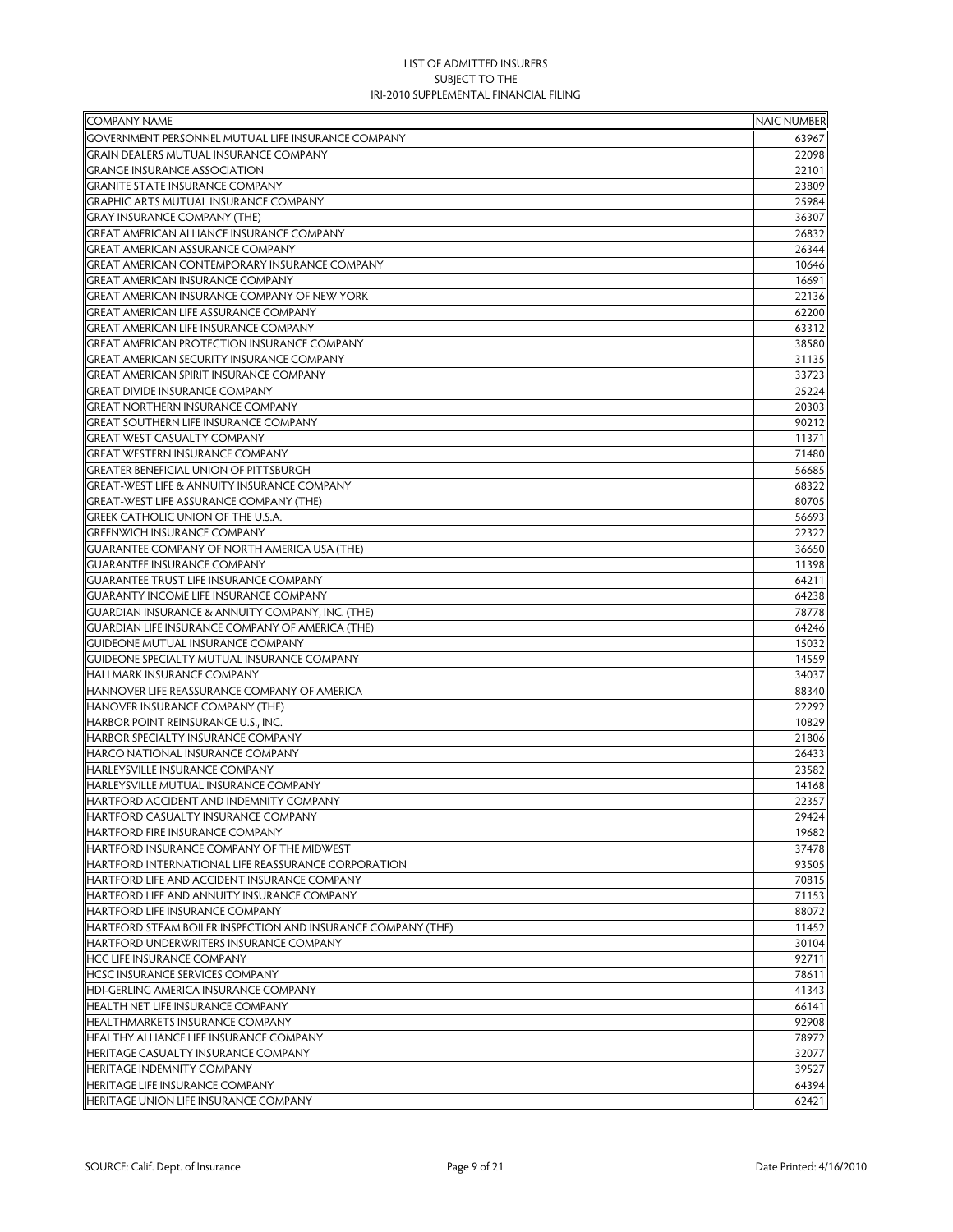| <b>COMPANY NAME</b>                                                | <b>NAIC NUMBER</b> |
|--------------------------------------------------------------------|--------------------|
| <b>HIGHLANDS INSURANCE COMPANY</b>                                 | 22489              |
| <b>HILLSTAR INSURANCE COMPANY</b>                                  | 10068              |
| <b>HISCOX INSURANCE COMPANY INC.</b>                               | 10200              |
| HM HEALTH INSURANCE COMPANY                                        | 71768              |
| HM LIFE INSURANCE COMPANY                                          | 93440              |
| HOLY FAMILY SOCIETY OF U.S. A. (THE)                               | 57770              |
| <b>HOMESITE INSURANCE COMPANY OF CALIFORNIA</b>                    | 11005              |
| <b>HOMESTEADERS LIFE COMPANY</b>                                   | 64505              |
| <b>HORACE MANN INSURANCE COMPANY</b>                               | 22578              |
| <b>HORACE MANN LIFE INSURANCE COMPANY</b>                          | 64513              |
| <b>HORACE MANN PROPERTY &amp; CASUALTY INSURANCE COMPANY</b>       | 22756              |
| <b>HOUSEHOLD LIFE INSURANCE COMPANY</b>                            | 93777              |
| <b>HOUSING ENTERPRISE INSURANCE COMPANY, INC.</b>                  | 11206              |
| <b>HOUSTON GENERAL INSURANCE COMPANY</b>                           | 38849              |
| <b>HSBC INSURANCE COMPANY OF DELAWARE</b>                          | 28657              |
| <b>HUDSON INSURANCE COMPANY</b>                                    | 25054              |
| <b>HUMANA INSURANCE COMPANY</b>                                    | 73288              |
| HUMANADENTAL INSURANCE COMPANY                                     | 70580              |
| HUNGARIAN REFORMED FEDERATION OF AMERICA (THE)                     | 56553              |
| HYUNDAI MARINE & FIRE INSURANCE CO., LTD.                          | 10048              |
| IA AMERICAN LIFE INSURANCE COMPANY                                 | 91693              |
| <b>IDEALIFE INSURANCE COMPANY</b>                                  | 97764              |
| <b>IDS PROPERTY CASUALTY INSURANCE COMPANY</b>                     | 29068              |
| ILLINOIS MUTUAL LIFE INSURANCE COMPANY                             | 64580              |
| IMPERIAL CASUALTY AND INDEMNITY COMPANY                            | 11487              |
| <b>INDEMNITY COMPANY OF CALIFORNIA</b>                             | 25550              |
| <b>INDEMNITY INSURANCE COMPANY OF NORTH AMERICA</b>                | 43575              |
| INDEPENDENCE AMERICAN INSURANCE COMPANY                            | 26581              |
| INDEPENDENCE LIFE AND ANNUITY COMPANY                              | 64602              |
| <b>INDEPENDENT ORDER OF FORESTERS (THE)</b>                        | 58068              |
| INDIANA LUMBERMENS MUTUAL INSURANCE COMPANY                        | 14265              |
| INDIVIDUAL ASSURANCE COMPANY, LIFE, HEALTH & ACCIDENT              | 81779              |
| INDUSTRIAL ALLIANCE PACIFIC INSURANCE AND FINANCIAL SERVICES, INC. | 84514              |
| INFINITY AUTO INSURANCE COMPANY                                    | 11738              |
| <b>INFINITY INSURANCE COMPANY</b>                                  | 22268              |
| <b>INFINITY SELECT INSURANCE COMPANY</b>                           | 20260              |
| ING LIFE INSURANCE AND ANNUITY COMPANY                             | 86509              |
| ING USA ANNUITY AND LIFE INSURANCE COMPANY                         | 80942              |
| <b>INSURANCE COMPANY OF ILLINOIS</b>                               | 26700              |
| <b>INSURANCE COMPANY OF NORTH AMERICA</b>                          | 22713              |
| INSURANCE COMPANY OF THE STATE OF PENNSYLVANIA (THE)               | 19429              |
| <b>INSURANCE COMPANY OF THE WEST</b>                               | 27847              |
| <b>INSURANCE CORPORATION OF NEW YORK (THE)</b>                     | 18341              |
| <b>INTEGON NATIONAL INSURANCE COMPANY</b>                          | 29742              |
| <b>INTEGON PREFERRED INSURANCE COMPANY</b>                         | 31488              |
| <b>INTEGRITY LIFE INSURANCE COMPANY</b>                            | 74780              |
| INTERINSURANCE EXCHANGE OF THE AUTOMOBILE CLUB                     | 15598              |
| INTERNATIONAL FIDELITY INSURANCE COMPANY                           | 11592              |
| <b>INVESTORS INSURANCE CORPORATION</b>                             | 64939              |
| INVESTORS LIFE INSURANCE COMPANY OF NORTH AMERICA                  | 63487              |
| <b>IRONSHORE INDEMNITY INC.</b>                                    | 23647              |
| <b>IACKSON NATIONAL LIFE INSURANCE COMPANY</b>                     | 65056              |
| <b>JEFFERSON INSURANCE COMPANY</b>                                 | 11630              |
| JEFFERSON NATIONAL LIFE INSURANCE COMPANY                          | 64017              |
| JEWELERS MUTUAL INSURANCE COMPANY                                  | 14354              |
| JOHN ALDEN LIFE INSURANCE COMPANY                                  | 65080              |
| JOHN HANCOCK LIFE & HEALTH INSURANCE COMPANY                       | 93610              |
| JOHN HANCOCK LIFE INSURANCE COMPANY (U.S.A.)                       | 65838              |
| KAISER PERMANENTE INSURANCE COMPANY                                | 60053              |
| KANAWHA INSURANCE COMPANY                                          | 65110              |
| KANSAS CITY LIFE INSURANCE COMPANY                                 | 65129              |
| KEMPER CASUALTY INSURANCE COMPANY                                  | 27138              |
|                                                                    |                    |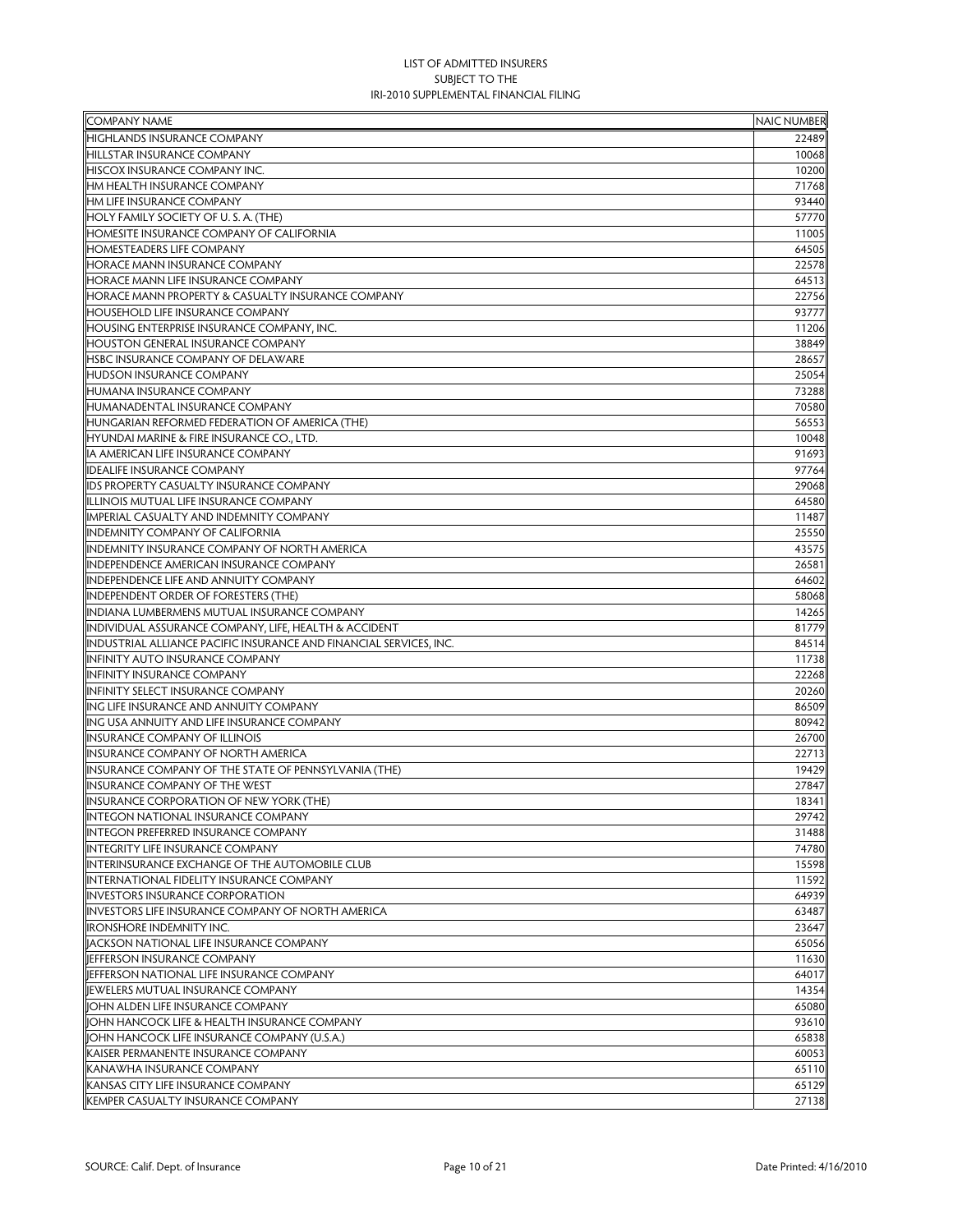| <b>COMPANY NAME</b>                                               | <b>NAIC NUMBER</b> |
|-------------------------------------------------------------------|--------------------|
| KEMPER INDEPENDENCE INSURANCE COMPANY                             | 10914              |
| KEMPER INVESTORS LIFE INSURANCE COMPANY                           | 90557              |
| <b>KNIGHTS OF COLUMBUS</b>                                        | 58033              |
| KSKJ LIFE, AMERICAN SLOVENIAN CATHOLIC UNION                      | 56227              |
| LAFAYETTE LIFE INSURANCE COMPANY (THE)                            | 65242              |
| <b>LANCER INSURANCE COMPANY</b>                                   | 26077              |
| LANDMARK INSURANCE COMPANY                                        | 35637              |
| LAURIER INDEMNITY COMPANY                                         | 35246              |
| LAWYERS' MUTUAL INSURANCE COMPANY                                 | 36706              |
| LAWYERS TITLE INSURANCE CORPORATION                               | 50024              |
| LEADING INSURANCE GROUP INSURANCE CO., LTD (UNITED STATES BRANCH) | 37800              |
| LEXINGTON NATIONAL INSURANCE CORPORATION                          | 37940              |
| LEXON INSURANCE COMPANY                                           | 13307              |
| IBERTY BANKERS LIFE INSURANCE COMPANY                             | 68543              |
| <b>LIBERTY INSURANCE CORPORATION</b>                              | 42404              |
| IBERTY INSURANCE UNDERWRITERS INC.                                | 19917              |
| <b>LIBERTY LIFE ASSURANCE COMPANY OF BOSTON</b>                   | 65315              |
| <b>IBERTY LIFE INSURANCE COMPANY</b>                              | 61492              |
| <b>IBERTY MUTUAL FIRE INSURANCE COMPANY</b>                       | 23035              |
| <b>IBERTY MUTUAL INSURANCE COMPANY</b>                            | 23043              |
| <b>IBERTY NATIONAL LIFE INSURANCE COMPANY</b>                     | 65331              |
| <b>LIBERTY NORTHWEST INSURANCE CORPORATION</b>                    | 41939              |
| LIFE INSURANCE COMPANY OF NORTH AMERICA                           | 65498              |
| LIFE INSURANCE COMPANY OF THE SOUTHWEST                           | 65528              |
| LIFECARE ASSURANCE COMPANY                                        | 91898              |
| <b>LIFESECURE INSURANCE COMPANY</b>                               | 77720              |
| <b>LIFEWISE ASSURANCE COMPANY</b>                                 | 94188              |
| LINCOLN BENEFIT LIFE COMPANY                                      | 65595              |
| LINCOLN GENERAL INSURANCE COMPANY                                 | 33855              |
| LINCOLN HERITAGE LIFE INSURANCE COMPANY                           | 65927              |
| LINCOLN LIFE & ANNUITY COMPANY OF NEW YORK                        | 62057              |
| LINCOLN NATIONAL LIFE INSURANCE COMPANY (THE)                     | 65676              |
| LM GENERAL INSURANCE COMPANY                                      | 36447              |
| LM INSURANCE CORPORATION                                          | 33600              |
| LM PERSONAL INSURANCE COMPANY                                     | 36439              |
| LM PROPERTY AND CASUALTY INSURANCE COMPANY                        | 32352              |
| ONDON LIFE REINSURANCE COMPANY                                    | 76694              |
| ONGEVITY INSURANCE COMPANY                                        | 68446              |
| OYA CASUALTY INSURANCE COMPANY                                    | 12589              |
| OYAL AMERICAN LIFE INSURANCE COMPANY                              | 65722              |
| OYAL CHRISTIAN BENEFIT ASSOCIATION                                | 56758              |
| LUMBER MUTUAL INSURANCE COMPANY                                   | 14435              |
| LUMBERMENS MUTUAL CASUALTY COMPANY                                | 22977              |
| LUMBERMEN'S UNDERWRITING ALLIANCE                                 | 23108              |
| LUSO-AMERICAN LIFE INSURANCE SOCIETY                              | 57967              |
| LYNDON PROPERTY INSURANCE COMPANY                                 | 35769              |
| MADISON NATIONAL LIFE INSURANCE COMPANY, INC.                     | 65781              |
| MAJESTIC INSURANCE COMPANY                                        | 42269              |
| MAMSI LIFE AND HEALTH INSURANCE COMPANY                           | 60321              |
| MANHATTAN LIFE INSURANCE COMPANY (THE)                            | 65870              |
| MANHATTAN NATIONAL LIFE INSURANCE COMPANY                         | 67083              |
| MANUFACTURERS ALLIANCE INSURANCE COMPANY                          | 36897              |
| <b>MAPFRE INSURANCE COMPANY</b>                                   | 23876              |
| MARKEL AMERICAN INSURANCE COMPANY                                 | 28932              |
| <b>MARKEL INSURANCE COMPANY</b>                                   | 38970              |
| MARQUETTE NATIONAL LIFE INSURANCE COMPANY                         | 71072              |
| MARYLAND CASUALTY COMPANY                                         | 19356              |
| MASSACHUSETTS BAY INSURANCE COMPANY                               | 22306              |
| MASSACHUSETTS CASUALTY INSURANCE COMPANY                          | 80896              |
| MASSACHUSETTS MUTUAL LIFE INSURANCE COMPANY                       | 65935              |
| MAX AMERICA INSURANCE COMPANY                                     | 21296              |
| MBIA INSURANCE CORPORATION                                        | 12041              |
|                                                                   |                    |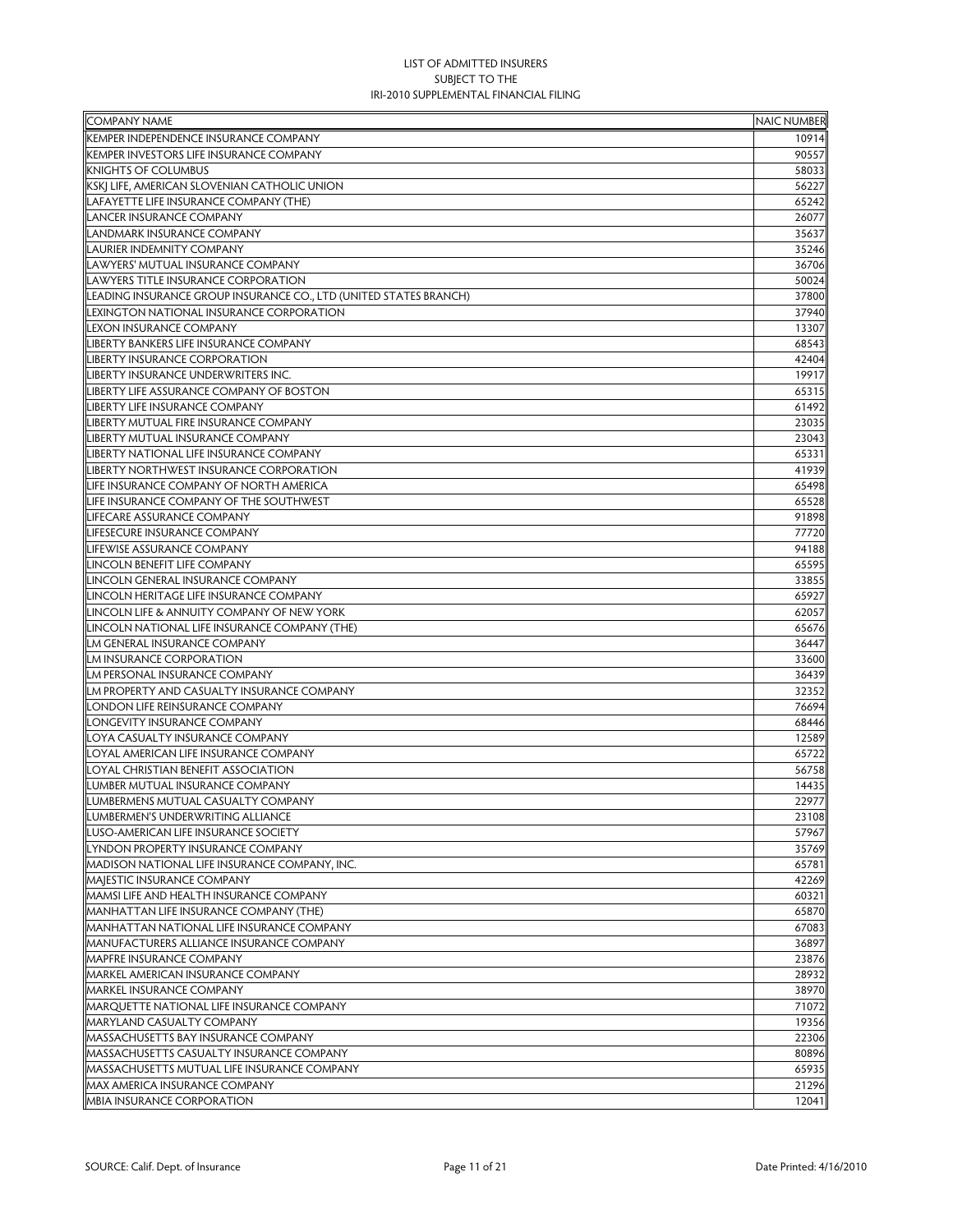| <b>COMPANY NAME</b>                                         | <b>NAIC NUMBER</b> |
|-------------------------------------------------------------|--------------------|
| MEDAMERICA INSURANCE COMPANY                                | 69515              |
| MEDCO CONTAINMENT LIFE INSURANCE COMPANY                    | 63762              |
| MEDICAL INSURANCE EXCHANGE OF CALIFORNIA                    | 32433              |
| MEDICAL PROTECTIVE COMPANY (THE)                            | 11843              |
| <b>MEDICO INSURANCE COMPANY</b>                             | 31119              |
| MEDICO LIFE INSURANCE COMPANY                               | 71471              |
| MEDMARC CASUALTY INSURANCE COMPANY                          | 22241              |
| MEDMARC MUTUAL INSURANCE COMPANY                            | 32089              |
| MEGA LIFE AND HEALTH INSURANCE COMPANY (THE)                | 97055              |
| MEMBERS LIFE INSURANCE COMPANY                              | 86126              |
| <b>MEMIC INDEMNITY COMPANY</b>                              | 11030              |
| <b>MENDOTA INSURANCE COMPANY</b>                            | 33650              |
| MENNONITE MUTUAL AID ASSOCIATION                            | 57991              |
| MERASTAR INSURANCE COMPANY                                  | 31968              |
| MERCED MUTUAL INSURANCE COMPANY                             | 15768              |
| MERCHANTS BONDING COMPANY (MUTUAL)                          | 14494              |
| MERCURY CASUALTY COMPANY                                    | 11908              |
| <b>MERCURY INSURANCE COMPANY</b>                            | 27553              |
| MERIT LIFE INSURANCE COMPANY                                | 65951              |
| MERITPLAN INSURANCE COMPANY                                 | 24821              |
| MERRILL LYNCH LIFE INSURANCE COMPANY                        | 79022              |
| METLIFE INSURANCE COMPANY OF CONNECTICUT                    | 87726              |
| METLIFE INVESTORS INSURANCE COMPANY                         | 93513              |
| METLIFE INVESTORS USA INSURANCE COMPANY                     | 61050              |
| METROPOLITAN DIRECT PROPERTY AND CASUALTY INSURANCE COMPANY | 25321              |
| METROPOLITAN GROUP PROPERTY AND CASUALTY INSURANCE COMPANY  | 34339              |
| METROPOLITAN LIFE INSURANCE COMPANY                         | 65978              |
| METROPOLITAN TOWER LIFE INSURANCE COMPANY                   | 97136              |
| MGA INSURANCE COMPANY, INC.                                 | 40150              |
| MGIC CREDIT ASSURANCE CORPORATION                           | 10682              |
| MGIC INDEMNITY CORPORATION                                  | 18740              |
| MGIC MORTGAGE REINSURANCE CORPORATION                       | 10666              |
| MGIC REINSURANCE CORPORATION                                | 16470              |
| MGIC RESIDENTIAL REINSURANCE CORPORATION                    | 10252              |
| MIC GENERAL INSURANCE CORPORATION                           | 38660              |
| MIC PROPERTY AND CASUALTY INSURANCE CORPORATION             | 38601              |
| MICHIGAN MILLERS MUTUAL INSURANCE COMPANY                   | 14508              |
| MID-CENTURY INSURANCE COMPANY                               | 21687              |
| MIDDLESEX INSURANCE COMPANY                                 | 23434              |
| MIDLAND NATIONAL LIFE INSURANCE COMPANY                     | 66044              |
| MIDSTATES REINSURANCE CORPORATION                           | 20451              |
| MIDWEST EMPLOYERS CASUALTY COMPANY                          | 23612              |
| MID-WEST NATIONAL LIFE INSURANCE COMPANY OF TENNESSEE       | 66087              |
| MIDWESTERN UNITED LIFE INSURANCE COMPANY                    | 66109              |
| MINNESOTA LAWYERS MUTUAL INSURANCE COMPANY                  | 42234              |
| MINNESOTA LIFE INSURANCE COMPANY                            | 66168              |
| MITSUI SUMITOMO INSURANCE COMPANY OF AMERICA                | 20362              |
| MITSUI SUMITOMO INSURANCE USA INC.                          | 22551              |
| MMA INSURANCE COMPANY                                       | 74209              |
| MML BAY STATE LIFE INSURANCE COMPANY                        | 70416              |
| <b>MODERN WOODMEN OF AMERICA</b>                            | 57541              |
| MOLINA HEALTHCARE INSURANCE COMPANY                         | 69647              |
| MONARCH LIFE INSURANCE COMPANY                              | 66265              |
| <b>MONTEREY INSURANCE COMPANY</b>                           | 23540              |
| MONUMENTAL LIFE INSURANCE COMPANY                           | 66281              |
| MONY LIFE INSURANCE COMPANY                                 | 66370              |
| MONY LIFE INSURANCE COMPANY OF AMERICA                      | 78077              |
| MORTGAGE GUARANTY INSURANCE CORPORATION                     | 29858              |
| MOTORS INSURANCE CORPORATION                                | 22012              |
| MT. MCKINLEY INSURANCE COMPANY                              | 35947              |
| <b>MTL INSURANCE COMPANY</b>                                | 66427              |
| MUNICH AMERICAN REASSURANCE COMPANY                         | 66346              |
|                                                             |                    |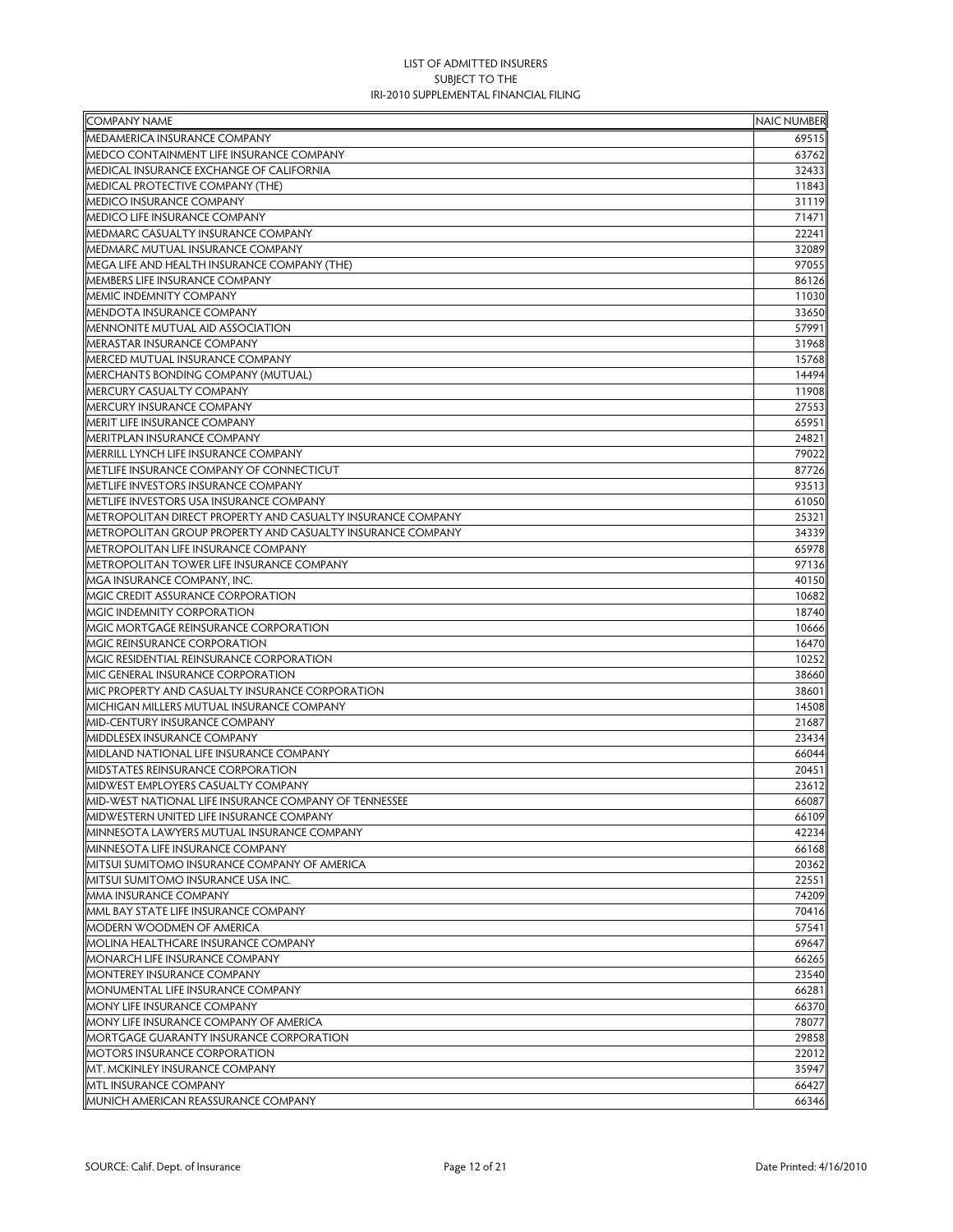| <b>COMPANY NAME</b>                                           | <b>NAIC NUMBER</b> |
|---------------------------------------------------------------|--------------------|
| MUNICH REINSURANCE AMERICA, INC.                              | 10227              |
| MUTUAL OF AMERICA LIFE INSURANCE COMPANY                      | 88668              |
| MUTUAL OF OMAHA INSURANCE COMPANY                             | 71412              |
| NATIONAL AMERICAN INSURANCE COMPANY                           | 23663              |
| NATIONAL AMERICAN INSURANCE COMPANY OF CALIFORNIA             | 23671              |
| NATIONAL BENEFIT LIFE INSURANCE COMPANY                       | 61409              |
| NATIONAL CASUALTY COMPANY                                     | 11991              |
| NATIONAL CATHOLIC SOCIETY OF FORESTERS                        | 57568              |
| NATIONAL CONTINENTAL INSURANCE COMPANY                        | 10243              |
| NATIONAL FARMERS UNION LIFE INSURANCE COMPANY                 | 66540              |
| NATIONAL FARMERS UNION PROPERTY AND CASUALTY COMPANY          | 16217              |
| NATIONAL FIRE INSURANCE COMPANY OF HARTFORD                   | 20478              |
| NATIONAL FOUNDATION LIFE INSURANCE COMPANY                    | 98205              |
| NATIONAL GENERAL ASSURANCE COMPANY                            | 42447              |
| NATIONAL GENERAL INSURANCE COMPANY                            | 23728              |
| NATIONAL GUARDIAN LIFE INSURANCE COMPANY                      | 66583              |
| NATIONAL HEALTH INSURANCE COMPANY                             | 82538              |
| NATIONAL INDEMNITY COMPANY                                    | 20087              |
| NATIONAL INTERSTATE INSURANCE COMPANY                         | 32620              |
| NATIONAL LIABILITY & FIRE INSURANCE COMPANY                   | 20052              |
| NATIONAL LIFE INSURANCE COMPANY                               | 66680              |
| NATIONAL PUBLIC FINANCE GUARANTEE CORPORATION                 | 23825              |
| NATIONAL REINSURANCE CORPORATION (THE)                        | 34835              |
| NATIONAL SECURITY FIRE AND CASUALTY COMPANY                   | 12114              |
| NATIONAL SLOVAK SOCIETY OF THE UNITED STATES OF AMERICA (THE) | 56782              |
| NATIONAL SPECIALTY INSURANCE COMPANY                          | 22608              |
| NATIONAL SURETY CORPORATION                                   | 21881              |
| NATIONAL TEACHERS ASSOCIATES LIFE INSURANCE COMPANY           | 87963              |
| NATIONAL TITLE INSURANCE OF NEW YORK, INC.                    | 51020              |
| NATIONAL UNION FIRE INSURANCE COMPANY OF PITTSBURGH, PA       | 19445              |
| NATIONAL UNITY INSURANCE COMPANY                              | 19119              |
| NATIONAL WESTERN LIFE INSURANCE COMPANY                       | 66850              |
| <b>NATIONS INSURANCE COMPANY</b>                              | 13127              |
| NATIONWIDE AFFINITY INSURANCE COMPANY OF AMERICA              | 26093              |
| NATIONWIDE AGRIBUSINESS INSURANCE COMPANY                     | 28223              |
| NATIONWIDE GENERAL INSURANCE COMPANY                          | 23760              |
| NATIONWIDE INSURANCE COMPANY OF AMERICA                       | 25453              |
| NATIONWIDE LIFE AND ANNUITY INSURANCE COMPANY                 | 92657              |
| NATIONWIDE LIFE INSURANCE COMPANY                             | 66869              |
| NATIONWIDE MUTUAL FIRE INSURANCE COMPANY                      | 23779              |
| NATIONWIDE MUTUAL INSURANCE COMPANY                           | 23787              |
| NATIONWIDE PROPERTY AND CASUALTY INSURANCE COMPANY            | 37877              |
| <b>NAU COUNTRY INSURANCE COMPANY</b>                          | 25240              |
| NAVIGATORS INSURANCE COMPANY                                  | 42307              |
| NCMIC INSURANCE COMPANY                                       | 15865              |
| NEIGHBORHOOD SPIRIT PROPERTY AND CASUALTY COMPANY             | 10317              |
| NETHERLANDS INSURANCE COMPANY (THE)                           | 24171              |
| NEW ENGLAND LIFE INSURANCE COMPANY                            | 91626              |
| NEW ENGLAND REINSURANCE CORPORATION                           | 41629              |
| NEW ERA LIFE INSURANCE COMPANY                                | 78743              |
| NEW ERA LIFE INSURANCE COMPANY OF THE MIDWEST                 | 69698              |
| NEW HAMPSHIRE INSURANCE COMPANY                               | 23841              |
| NEW YORK LIFE AND HEALTH INSURANCE COMPANY                    | 97705              |
| NEW YORK LIFE INSURANCE AND ANNUITY CORPORATION               | 91596              |
| NEW YORK LIFE INSURANCE COMPANY                               | 66915              |
| NEW YORK MARINE AND GENERAL INSURANCE COMPANY                 | 16608              |
| NEWPORT INSURANCE COMPANY                                     | 24848              |
| NIPPON LIFE INSURANCE COMPANY OF AMERICA                      | 81264              |
| NIPPONKOA INSURANCE COMPANY, LIMITED                          | 27073              |
| NORCAL MUTUAL INSURANCE COMPANY                               | 33200              |
| NORGUARD INSURANCE COMPANY                                    | 31470              |
| NORTH AMERICAN COMPANY FOR LIFE AND HEALTH INSURANCE          | 66974              |
|                                                               |                    |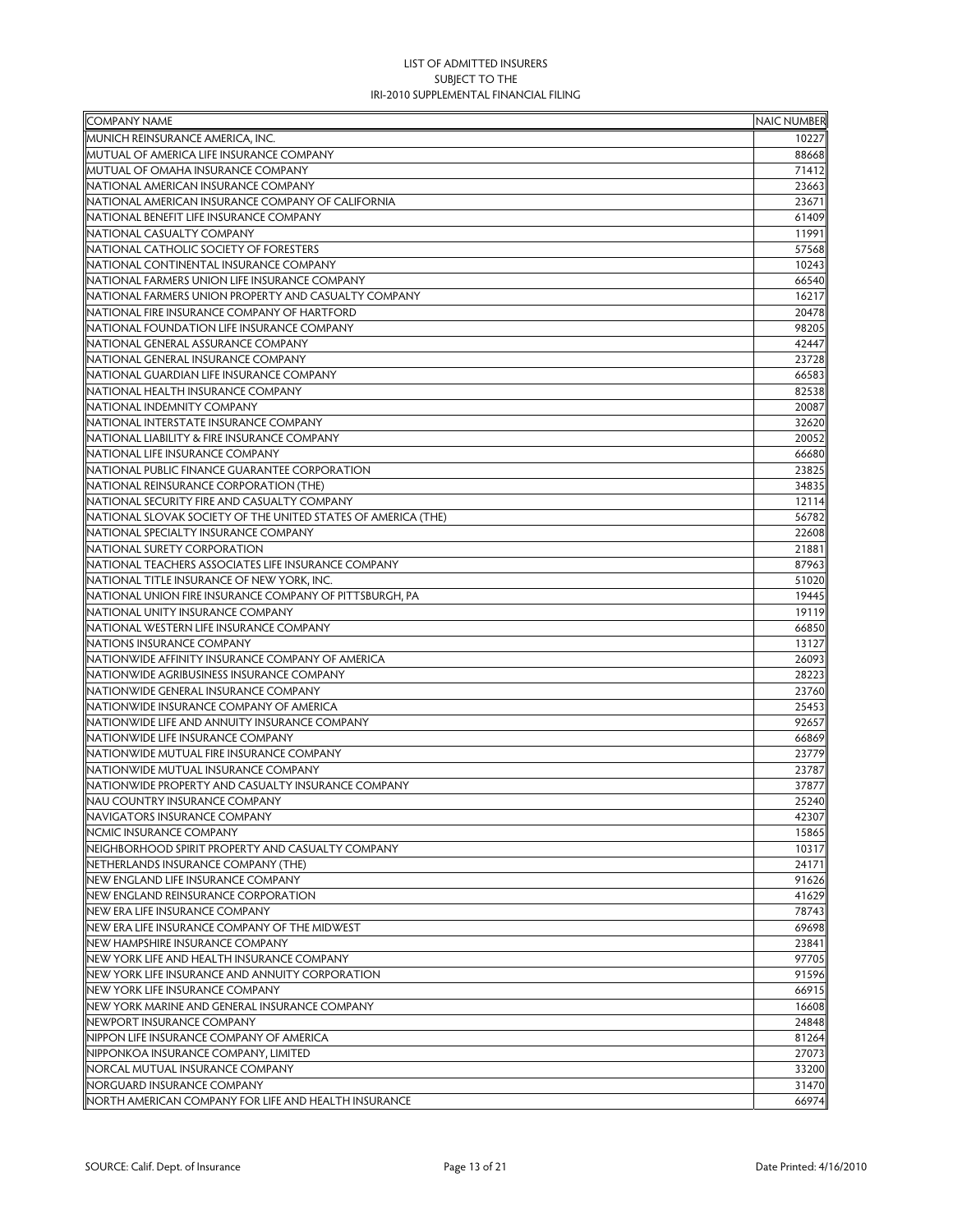| <b>COMPANY NAME</b>                                   | <b>NAIC NUMBER</b> |
|-------------------------------------------------------|--------------------|
| NORTH AMERICAN ELITE INSURANCE COMPANY                | 29700              |
| NORTH AMERICAN SPECIALTY INSURANCE COMPANY            | 29874              |
| NORTH AMERICAN SWISS ALLIANCE                         | 56375              |
| NORTH AMERICAN TITLE INSURANCE COMPANY                | 50130              |
| NORTH CAROLINA MUTUAL LIFE INSURANCE COMPANY          | 67032              |
| NORTH COAST LIFE INSURANCE COMPANY                    | 67059              |
| NORTH POINTE INSURANCE COMPANY                        | 27740              |
| NORTH RIVER INSURANCE COMPANY (THE)                   | 21105              |
| NORTH STAR REINSURANCE CORPORATION                    | 22047              |
| NORTHBROOK INDEMNITY COMPANY                          | 36455              |
| NORTHERN ASSURANCE COMPANY OF AMERICA (THE)           | 38369              |
| NORTHERN INSURANCE COMPANY OF NEW YORK                | 19372              |
| NORTHLAND CASUALTY COMPANY                            | 24031              |
| NORTHLAND INSURANCE COMPANY                           | 24015              |
| NORTHWESTERN LONG TERM CARE INSURANCE COMPANY         | 69000              |
| NORTHWESTERN MUTUAL LIFE INSURANCE COMPANY (THE)      | 67091              |
| NORTHWESTERN PACIFIC INDEMNITY COMPANY                | 20338              |
| NOVA CASUALTY COMPANY                                 | 42552              |
| <b>NYLIFE INSURANCE COMPANY OF ARIZONA</b>            |                    |
| OAK RIVER INSURANCE COMPANY                           | 81353              |
|                                                       | 34630              |
| OCCIDENTAL FIRE & CASUALTY COMPANY OF NORTH CAROLINA  | 23248              |
| OCCIDENTAL LIFE INSURANCE COMPANY OF NORTH CAROLINA   | 67148              |
| OCEAN HARBOR CASUALTY INSURANCE COMPANY               | 12360              |
| <b>ODYSSEY AMERICA REINSURANCE CORPORATION</b>        | 23680              |
| OHIO CASUALTY INSURANCE COMPANY (THE)                 | 24074              |
| OHIO INDEMNITY COMPANY                                | 26565              |
| OHIO NATIONAL LIFE ASSURANCE CORPORATION              | 89206              |
| OHIO NATIONAL LIFE INSURANCE COMPANY (THE)            | 67172              |
| OHIO STATE LIFE INSURANCE COMPANY (THE)               | 67180              |
| OLD AMERICAN INSURANCE COMPANY                        | 67199              |
| OLD REPUBLIC GENERAL INSURANCE CORPORATION            | 24139              |
| OLD REPUBLIC INSURANCE COMPANY                        | 24147              |
| OLD REPUBLIC LIFE INSURANCE COMPANY                   | 67261              |
| OLD REPUBLIC NATIONAL TITLE INSURANCE COMPANY         | 50520              |
| OLD REPUBLIC SECURITY ASSURANCE COMPANY               | 35424              |
| OLD REPUBLIC SURETY COMPANY                           | 40444              |
| OLD UNITED CASUALTY COMPANY                           | 37060              |
| OLD UNITED LIFE INSURANCE COMPANY                     | 76007              |
| OM FINANCIAL LIFE INSURANCE COMPANY                   | 63274              |
| OMAHA INDEMNITY COMPANY (THE)                         | 12254              |
| OMAHA WOODMEN LIFE INSURANCE SOCIETY                  | 57320              |
| OMNI INSURANCE COMPANY                                | 39098              |
| <b>ONEBEACON AMERICA INSURANCE COMPANY</b>            | 20621              |
| ONEBEACON INSURANCE COMPANY                           | 21970              |
| OPTIMUM RE INSURANCE COMPANY                          | 88099              |
| ORDER OF UNITED COMMERCIAL TRAVELERS OF AMERICA (THE) | 56383              |
| OREGON MUTUAL INSURANCE COMPANY                       | 14907              |
| ORMOND REINSURANCE COMPANY                            | 33030              |
| OXFORD LIFE INSURANCE COMPANY                         | 76112              |
| OZARK NATIONAL LIFE INSURANCE COMPANY                 | 67393              |
| PACIFIC EMPLOYERS INSURANCE COMPANY                   | 22748              |
| PACIFIC GUARDIAN LIFE INSURANCE COMPANY, LIMITED      | 64343              |
| PACIFIC INDEMNITY COMPANY                             | 20346              |
| PACIFIC LIFE & ANNUITY COMPANY                        | 97268              |
| PACIFIC LIFE INSURANCE COMPANY                        | 67466              |
| PACIFIC PIONEER INSURANCE COMPANY                     | 40550              |
| PACIFIC PROPERTY AND CASUALTY COMPANY                 | 11048              |
| PACIFIC SELECT PROPERTY INSURANCE COMPANY             | 10887              |
| PACIFIC SPECIALTY INSURANCE COMPANY                   | 37850              |
| PACIFICARE LIFE AND HEALTH INSURANCE COMPANY          | 70785              |
|                                                       | 84506              |
| PACIFICARE LIFE ASSURANCE COMPANY                     |                    |
| PACO ASSURANCE COMPANY, INC.                          | 10222              |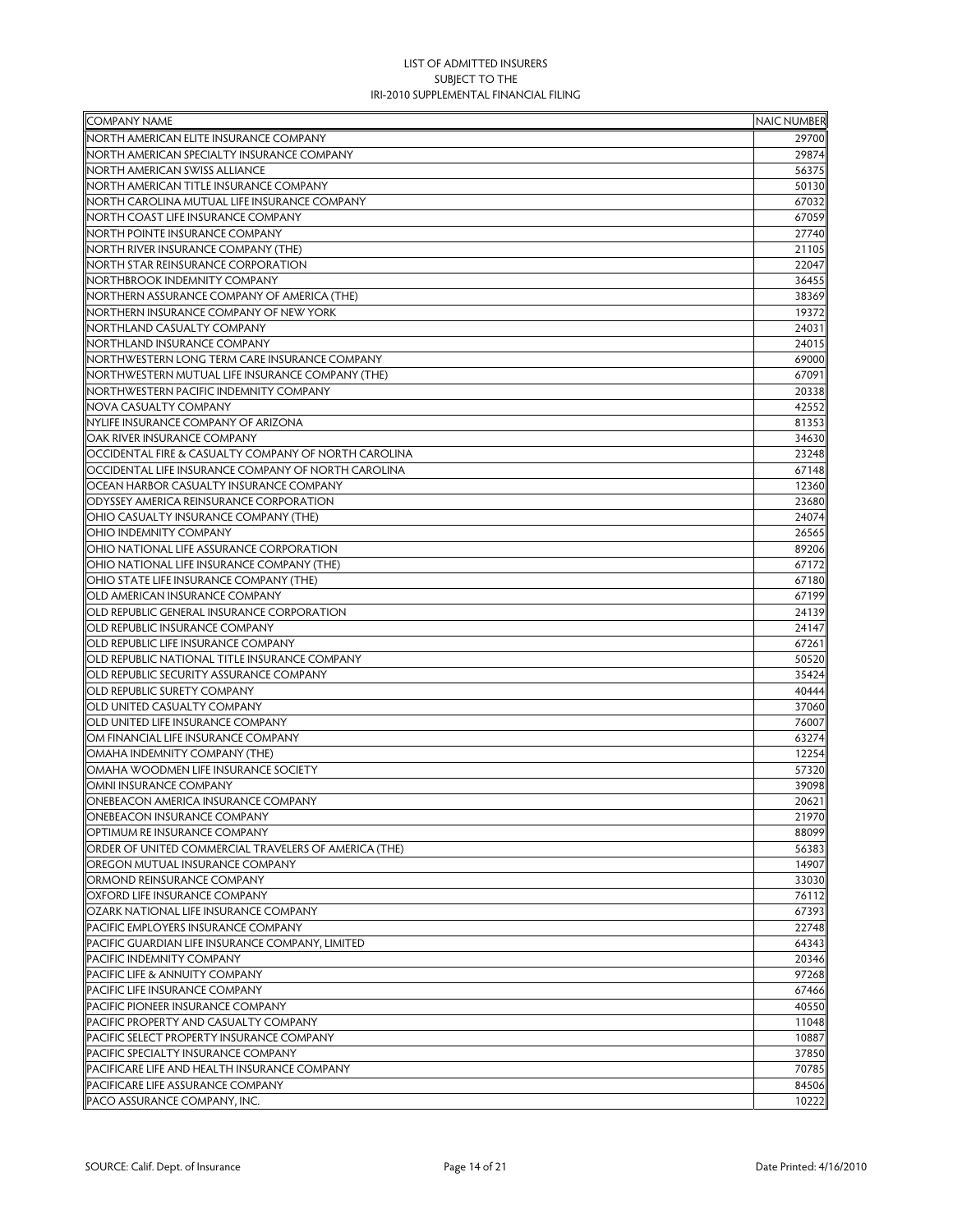| <b>COMPANY NAME</b>                                                                                           | <b>NAIC NUMBER</b> |
|---------------------------------------------------------------------------------------------------------------|--------------------|
| PAN-AMERICAN ASSURANCE COMPANY                                                                                | 93459              |
| PAN-AMERICAN LIFE INSURANCE COMPANY                                                                           | 67539              |
| PARIS RE AMERICA INSURANCE COMPANY                                                                            | 11835              |
| PARK AVENUE LIFE INSURANCE COMPANY                                                                            | 60003              |
| PARKER CENTENNIAL ASSURANCE COMPANY                                                                           | 71099              |
| PARTNER REINSURANCE COMPANY OF THE U.S.                                                                       | 38636              |
| PARTNERRE INSURANCE COMPANY OF NEW YORK                                                                       | 10006              |
| PATHFINDER INSURANCE COMPANY                                                                                  | 22250              |
| PAUL REVERE LIFE INSURANCE COMPANY (THE)                                                                      | 67598              |
| PAUL REVERE VARIABLE ANNUITY INSURANCE COMPANY (THE)                                                          | 67601              |
| PEERLESS INDEMNITY INSURANCE COMPANY                                                                          | 18333              |
| PEERLESS INSURANCE COMPANY                                                                                    | 24198              |
| PENINSULAR LIFE INSURANCE COMPANY                                                                             | 67636              |
| PENN DIVERSIFIED INSURANCE AND ANNUITY COMPANY                                                                | 69337              |
| PENN INSURANCE AND ANNUITY COMPANY (THE)                                                                      | 93262              |
| PENN MUTUAL LIFE INSURANCE COMPANY (THE)                                                                      | 67644              |
| PENN TREATY NETWORK AMERICA INSURANCE COMPANY                                                                 | 63282              |
| PENN-AMERICA INSURANCE COMPANY                                                                                | 32859              |
| PENNSYLVANIA GENERAL INSURANCE COMPANY                                                                        | 21962              |
| PENNSYLVANIA LIFE INSURANCE COMPANY                                                                           | 67660              |
| PENNSYLVANIA LUMBERMENS MUTUAL INSURANCE COMPANY                                                              | 14974              |
| PENNSYLVANIA MANUFACTURERS' ASSOCIATION INSURANCE COMPANY                                                     | 12262              |
| PENNSYLVANIA MANUFACTURERS INDEMNITY COMPANY                                                                  | 41424              |
| PERICO LIFE INSURANCE COMPANY                                                                                 | 85561              |
| PERMANENT GENERAL ASSURANCE CORPORATION                                                                       | 37648              |
| PERSONAL EXPRESS INSURANCE COMPANY                                                                            | 12832              |
| PETROLEUM CASUALTY COMPANY                                                                                    | 12297              |
| PHARMACISTS LIFE INSURANCE COMPANY (THE)                                                                      | 90247              |
| PHARMACISTS MUTUAL INSURANCE COMPANY                                                                          | 13714              |
| PHILADELPHIA AMERICAN LIFE INSURANCE COMPANY                                                                  | 67784              |
| PHILADELPHIA INDEMNITY INSURANCE COMPANY                                                                      | 18058              |
| PHILADELPHIA REINSURANCE CORPORATION                                                                          | 12319              |
| PHL VARIABLE INSURANCE COMPANY                                                                                | 93548              |
| PHOENIX LIFE INSURANCE COMPANY                                                                                | 67814              |
| PHYSICIANS LIFE INSURANCE COMPANY                                                                             | 72125              |
| PHYSICIANS MUTUAL INSURANCE COMPANY                                                                           | 80578              |
| PIONEER AMERICAN INSURANCE COMPANY                                                                            | 67873              |
| PIONEER MUTUAL LIFE INSURANCE COMPANY, A STOCK SUBSIDIARY OF AMERICAN UNITED MUTUAL INSURANCE HOLDING COMPANY | 67911              |
| PIONEER SECURITY LIFE INSURANCE COMPANY                                                                       | 67946              |
| PLATTE RIVER INSURANCE COMPANY                                                                                | 18619              |
| PLAZA INSURANCE COMPANY                                                                                       | 30945              |
| PMA CAPITAL INSURANCE COMPANY                                                                                 | 39675              |
| PMI INSURANCE CO.                                                                                             | 10287              |
| PMI MORTGAGE INSURANCE CO.                                                                                    | 27251              |
| PODIATRY INSURANCE COMPANY OF AMERICA, A MUTUAL COMPANY                                                       | 14460              |
| POLICE AND FIREMEN'S INSURANCE ASSOCIATION                                                                    | 58009              |
| POLISH NATIONAL ALLIANCE OF THE UNITED STATES OF NORTH AMERICA                                                | 57622              |
| POLISH ROMAN CATHOLIC UNION OF AMERICA                                                                        | 57630              |
| POLISH WOMEN'S ALLIANCE OF AMERICA                                                                            | 57649              |
| PRAETORIAN INSURANCE COMPANY                                                                                  | 37257              |
| PREFERRED EMPLOYERS INSURANCE COMPANY                                                                         | 10900              |
| PREFERRED PROFESSIONAL INSURANCE COMPANY                                                                      | 36234              |
| PREMIER ACCESS INSURANCE COMPANY                                                                              | 60237              |
| <b>PRESERVER INSURANCE COMPANY</b>                                                                            | 15586              |
|                                                                                                               |                    |
| PRESIDENTIAL LIFE INSURANCE COMPANY<br>PRIMERICA LIFE INSURANCE COMPANY                                       | 68039<br>65919     |
| PRINCIPAL LIFE INSURANCE COMPANY                                                                              | 61271              |
|                                                                                                               |                    |
| PRINCIPAL NATIONAL LIFE INSURANCE COMPANY<br>PROASSURANCE INDEMNITY COMPANY, INC.                             | 71161<br>33391     |
| PROCENTURY INSURANCE COMPANY                                                                                  | 21903              |
| PRODUCERS AGRICULTURE INSURANCE COMPANY                                                                       | 34312              |
|                                                                                                               |                    |
| PROFESSIONAL INSURANCE COMPANY                                                                                | 68047              |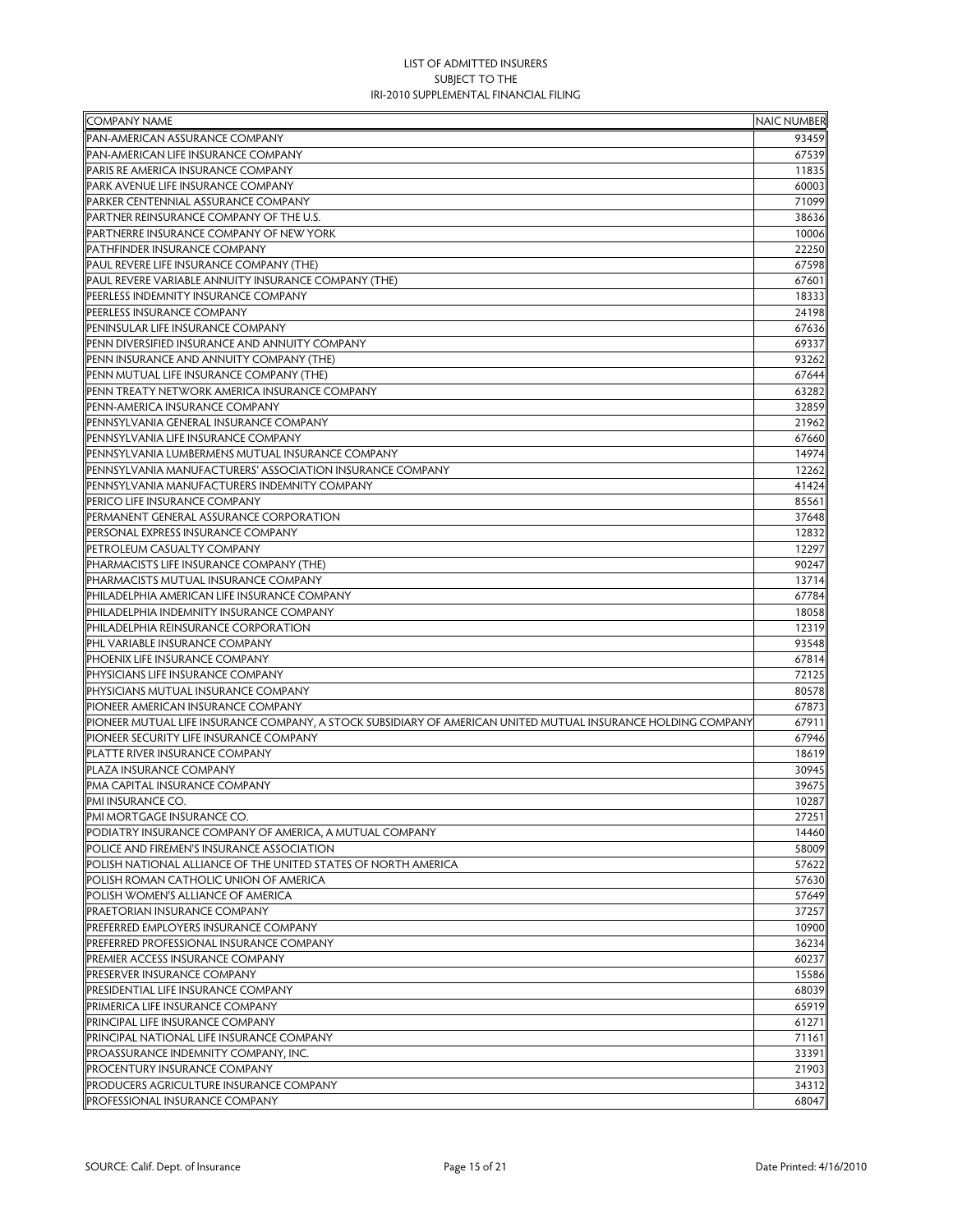| <b>COMPANY NAME</b>                                    | <b>NAIC NUMBER</b> |
|--------------------------------------------------------|--------------------|
| PROFESSIONAL LIABILITY INSURANCE COMPANY               | 33359              |
| PROFESSIONAL LIABILITY INSURANCE COMPANY OF AMERICA    | 12513              |
| PROFESSIONAL SOLUTIONS INSURANCE COMPANY               | 11127              |
| PROFESSIONAL UNDERWRITERS LIABILITY INSURANCE COMPANY  | 34487              |
| PROFESSIONALS ADVOCATE INSURANCE COMPANY               | 29017              |
| PROFESSIONALS DIRECT INSURANCE COMPANY                 | 25585              |
| PROGRESSIVE ADVANCED INSURANCE COMPANY                 | 11851              |
| PROGRESSIVE CASUALTY INSURANCE COMPANY                 | 24260              |
| PROGRESSIVE CHOICE INSURANCE COMPANY                   | 44288              |
| PROGRESSIVE DIRECT INSURANCE COMPANY                   | 16322              |
| PROGRESSIVE EXPRESS INSURANCE COMPANY                  | 10193              |
| PROGRESSIVE NORTHWESTERN INSURANCE COMPANY             | 42919              |
| PROGRESSIVE SPECIALTY INSURANCE COMPANY                | 32786              |
| PROGRESSIVE WEST INSURANCE COMPANY                     | 27804              |
| PROPERTY AND CASUALTY INSURANCE COMPANY OF HARTFORD    | 34690              |
| PROTECTIVE INSURANCE COMPANY                           | 12416              |
| PROTECTIVE LIFE AND ANNUITY INSURANCE COMPANY          | 88536              |
| PROTECTIVE LIFE INSURANCE COMPANY                      | 68136              |
|                                                        |                    |
| PROVIDENCE WASHINGTON INSURANCE COMPANY                | 24295              |
| PROVIDENT AMERICAN LIFE & HEALTH INSURANCE COMPANY     | 67903              |
| PROVIDENT LIFE AND ACCIDENT INSURANCE COMPANY          | 68195              |
| PRUCO LIFE INSURANCE COMPANY                           | 79227              |
| PRUDENTIAL ANNUITIES LIFE ASSURANCE CORPORATION        | 86630              |
| PRUDENTIAL INSURANCE COMPANY OF AMERICA (THE)          | 68241              |
| PRUDENTIAL RETIREMENT INSURANCE AND ANNUITY COMPANY    | 93629              |
| PUBLIC SERVICE MUTUAL INSURANCE COMPANY                | 15059              |
| PUTNAM REINSURANCE COMPANY                             | 35157              |
| PXRE REINSURANCE COMPANY                               | 29807              |
| PYRAMID LIFE INSURANCE COMPANY (THE)                   | 68284              |
| <b>QBE INSURANCE CORPORATION</b>                       | 39217              |
| <b>OBE REINSURANCE CORPORATION</b>                     | 10219              |
| <b>QUANTA INDEMNITY COMPANY</b>                        | 23752              |
| R&Q REINSURANCE COMPANY                                | 22705              |
| R.V.I. AMERICA INSURANCE COMPANY                       | 10344              |
| R.V.I. NATIONAL INSURANCE COMPANY                      | 23132              |
| RADIAN ASSET ASSURANCE INC.                            | 36250              |
| RADIAN GUARANTY INC.                                   | 33790              |
| RAMPART INSURANCE COMPANY                              | 38512              |
| REASSURE AMERICA LIFE INSURANCE COMPANY                | 70211              |
| RED SHIELD INSURANCE COMPANY                           | 41580              |
| REDLAND INSURANCE COMPANY                              | 37303              |
| REDWOOD FIRE AND CASUALTY INSURANCE COMPANY            | 11673              |
| <b>REGENT INSURANCE COMPANY</b>                        | 24449              |
| REINSURANCE COMPANY OF AMERICA, INC.                   | 26549              |
| RELIABLE LIFE INSURANCE COMPANY (THE)                  | 68357              |
| RELIANCE LIFE INSURANCE COMPANY                        | 72613              |
| RELIANCE STANDARD LIFE INSURANCE COMPANY               | 68381              |
| RELIASTAR LIFE INSURANCE COMPANY                       | 67105              |
| RELIASTAR LIFE INSURANCE COMPANY OF NEW YORK           | 61360              |
| RENAISSANCE LIFE & HEALTH INSURANCE COMPANY OF AMERICA | 61700              |
| REPUBLIC INDEMNITY COMPANY OF AMERICA                  | 22179              |
| REPUBLIC INDEMNITY COMPANY OF CALIFORNIA               | 43753              |
| REPUBLIC MORTGAGE INSURANCE COMPANY                    | 28452              |
| REPUBLIC MORTGAGE INSURANCE COMPANY OF FLORIDA         | 32174              |
| REPUBLIC MORTGAGE INSURANCE COMPANY OF NORTH CAROLINA  | 31275              |
| REPUBLIC UNDERWRITERS INSURANCE COMPANY                | 24538              |
| REPUBLIC WESTERN INSURANCE COMPANY                     | 31089              |
| RESIDENCE MUTUAL INSURANCE COMPANY                     | 15776              |
| RESOURCE LIFE INSURANCE COMPANY                        | 61506              |
| RESPONSE INDEMNITY COMPANY OF CALIFORNIA               | 10970              |
| <b>RESPONSE INSURANCE COMPANY</b>                      |                    |
|                                                        | 43044              |
| RESPONSE WORLDWIDE INSURANCE COMPANY                   | 26050              |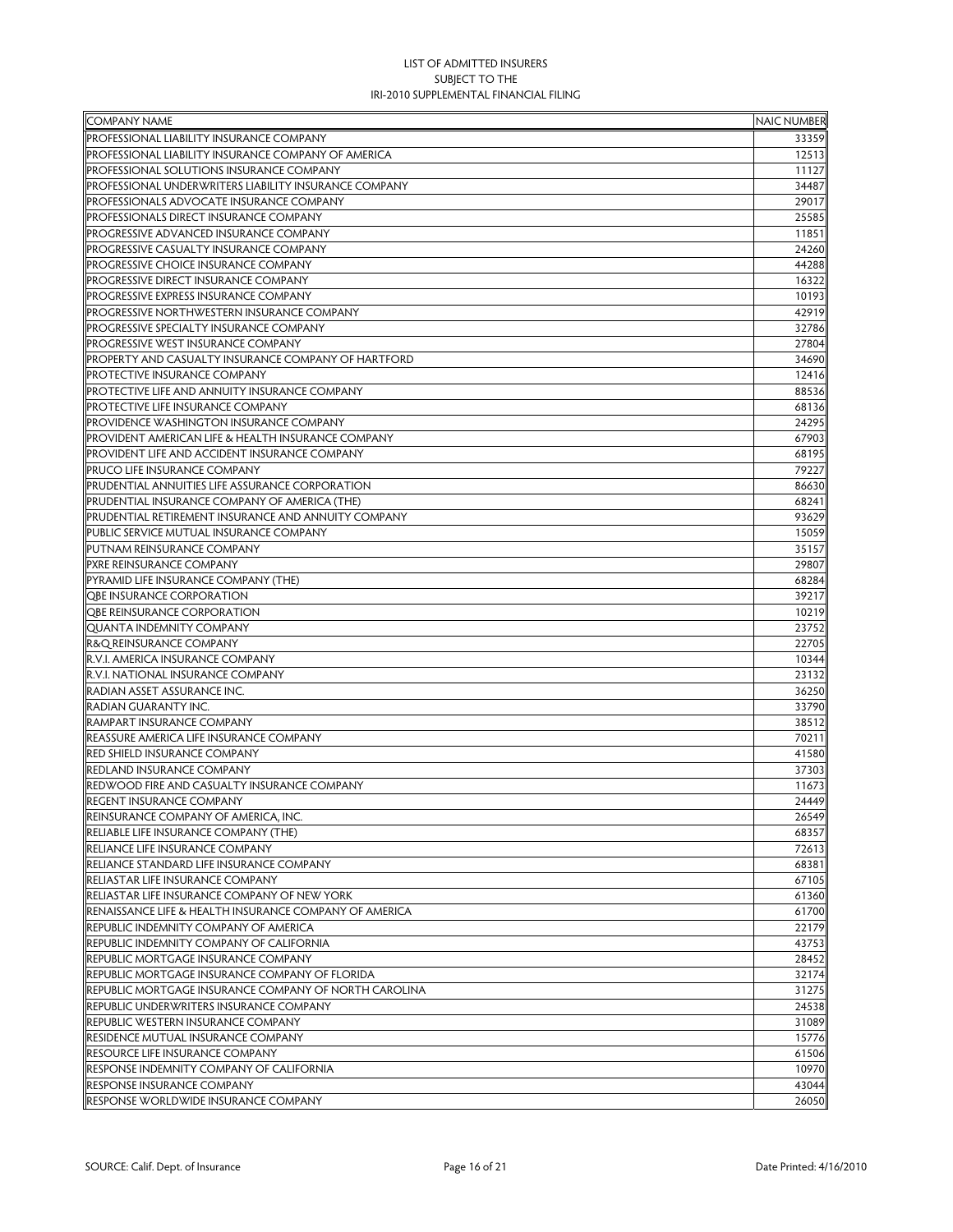| <b>COMPANY NAME</b>                                              | <b>NAIC NUMBER</b> |
|------------------------------------------------------------------|--------------------|
| <b>RGA REINSURANCE COMPANY</b>                                   | 93572              |
| RIVERPORT INSURANCE COMPANY                                      | 36684              |
| RIVERSOURCE LIFE INSURANCE COMPANY                               | 65005              |
| <b>RLI INDEMNITY COMPANY</b>                                     | 28860              |
| <b>RLI INSURANCE COMPANY</b>                                     | 13056              |
| ROCHDALE INSURANCE COMPANY                                       | 12491              |
| ROCKY MOUNTAIN FIRE & CASUALTY COMPANY                           | 22128              |
| ROYAL NEIGHBORS OF AMERICA                                       | 57657              |
| RSUI INDEMNITY COMPANY                                           | 22314              |
| RURAL COMMUNITY INSURANCE COMPANY                                | 39039              |
| S.USA LIFE INSURANCE COMPANY, INC.                               | 60183              |
| SAFECO INSURANCE COMPANY OF AMERICA                              | 24740              |
| SAFECO INSURANCE COMPANY OF ILLINOIS                             | 39012              |
| SAFEHEALTH LIFE INSURANCE COMPANY                                | 79014              |
| SAFETY FIRST INSURANCE COMPANY                                   | 11123              |
| SAFETY NATIONAL CASUALTY CORPORATION                             | 15105              |
| SAFEWAY DIRECT INSURANCE COMPANY                                 | 10939              |
| <b>SAFEWAY INSURANCE COMPANY</b>                                 | 12521              |
| SAFEWAY INSURANCE COMPANY OF GEORGIA                             | 25640              |
| SAGAMORE INSURANCE COMPANY                                       | 40460              |
| SAGICOR LIFE INSURANCE COMPANY                                   | 60445              |
| SAMSUNG FIRE & MARINE INSURANCE CO., LTD. (UNITED STATES BRANCH) | 38300              |
| SAN DIEGO INSURANCE COMPANY                                      | 10837              |
| <b>SAN FRANCISCO REINSURANCE COMPANY</b>                         | 21911              |
| SAVINGS BANK LIFE INSURANCE COMPANY OF MASSACHUSETTS (THE)       | 70435              |
| SCOR GLOBAL LIFE RE INSURANCE COMPANY OF TEXAS                   | 87017              |
| SCOR LIFE U.S. RE INSURANCE COMPANY                              | 64688              |
| <b>SCOR REINSURANCE COMPANY</b>                                  | 30058              |
| SCOTTISH RE (U.S.), INC.                                         | 87572              |
| SCOTTISH RE LIFE CORPORATION                                     | 90670              |
| SCOTTSDALE INDEMNITY COMPANY                                     | 15580              |
| <b>SCPIE INDEMNITY COMPANY</b>                                   | 10352              |
| SEABRIGHT INSURANCE COMPANY                                      | 15563              |
| SEARS LIFE INSURANCE COMPANY                                     | 69914              |
| <b>SEATON INSURANCE COMPANY</b>                                  | 25763              |
| SEAWORTHY INSURANCE COMPANY                                      | 37923              |
| SECURIAN CASUALTY COMPANY                                        | 10054              |
| SECURIAN LIFE INSURANCE COMPANY                                  | 93742              |
| SECURITY BENEFIT LIFE INSURANCE COMPANY                          | 68675              |
| SECURITY LIFE INSURANCE COMPANY OF AMERICA                       | 68721              |
| SECURITY LIFE OF DENVER INSURANCE COMPANY                        | 68713              |
| SECURITY MUTUAL LIFE INSURANCE COMPANY OF NEW YORK               | 68772              |
| SECURITY NATIONAL INSURANCE COMPANY                              | 19879              |
| SECURITY NATIONAL LIFE INSURANCE COMPANY                         | 69485              |
| SECURITY UNION TITLE INSURANCE COMPANY                           | 50857              |
| SELECT INSURANCE COMPANY                                         | 22233              |
| <b>SELECTIVE INSURANCE COMPANY OF AMERICA</b>                    | 12572              |
| SENECA INSURANCE COMPANY, INC.                                   | 10936              |
| SENIOR HEALTH INSURANCE COMPANY OF PENNSYLVANIA                  | 76325              |
| SENTINEL INSURANCE COMPANY, LTD.                                 | 11000              |
| SENTINEL SECURITY LIFE INSURANCE COMPANY                         | 68802              |
| SENTRY CASUALTY COMPANY                                          | 28460              |
| SENTRY INSURANCE A MUTUAL COMPANY                                | 24988              |
| SENTRY LIFE INSURANCE COMPANY                                    | 68810              |
| SENTRY SELECT INSURANCE COMPANY                                  | 21180              |
| SEQUOIA INSURANCE COMPANY                                        | 22985              |
| SERVICE INSURANCE COMPANY                                        | 36560              |
| SETTLERS LIFE INSURANCE COMPANY                                  | 97241              |
| SIERRA HEALTH AND LIFE INSURANCE COMPANY, INC.                   | 71420              |
| SLOVENE NATIONAL BENEFIT SOCIETY                                 | 57673              |
| SOMPO JAPAN FIRE & MARINE INSURANCE COMPANY OF AMERICA           | 38997              |
| SOMPO JAPAN INSURANCE COMPANY OF AMERICA                         | 11126              |
|                                                                  |                    |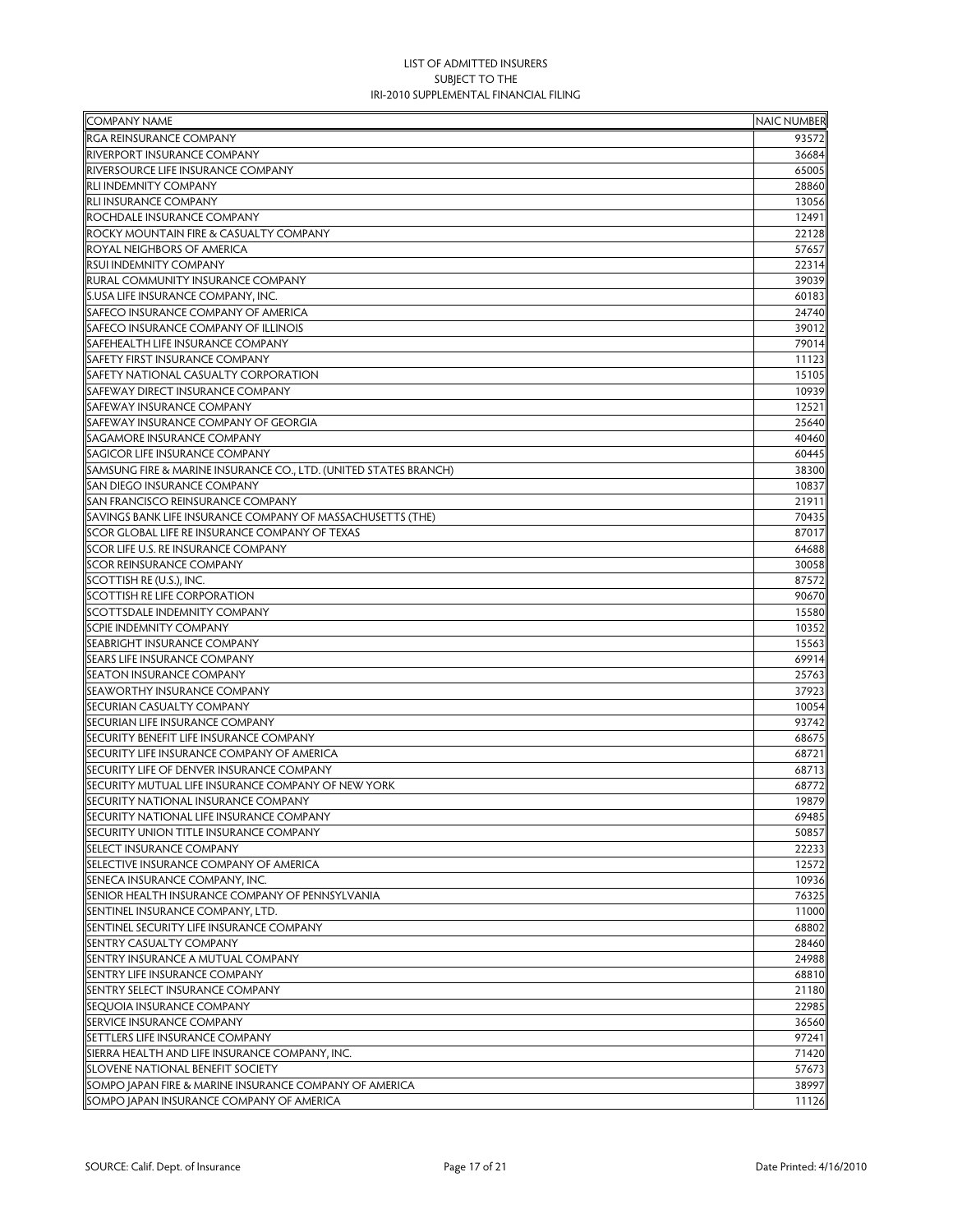| <b>COMPANY NAME</b>                                   | <b>NAIC NUMBER</b> |
|-------------------------------------------------------|--------------------|
| SONS OF NORWAY                                        | 57142              |
| SOUTHERN INSURANCE COMPANY                            | 19216              |
| SPARTA INSURANCE COMPANY                              | 20613              |
| SPRINGFIELD INSURANCE COMPANY                         | 36790              |
| ST. PAUL FIRE AND MARINE INSURANCE COMPANY            | 24767              |
| <b>ST. PAUL GUARDIAN INSURANCE COMPANY</b>            | 24775              |
| <b>ST. PAUL MEDICAL LIABILITY INSURANCE COMPANY</b>   | 41750              |
| <b>ST. PAUL MERCURY INSURANCE COMPANY</b>             | 24791              |
| <b>ST. PAUL PROTECTIVE INSURANCE COMPANY</b>          | 19224              |
| <b>STANDARD FIRE INSURANCE COMPANY (THE)</b>          | 19070              |
| <b>STANDARD GUARANTY INSURANCE COMPANY</b>            | 42986              |
| STANDARD INSURANCE COMPANY                            | 69019              |
| STANDARD LIFE AND ACCIDENT INSURANCE COMPANY          | 86355              |
| <b>STANDARD LIFE INSURANCE COMPANY OF INDIANA</b>     | 69051              |
| STANDARD SECURITY LIFE INSURANCE COMPANY OF NEW YORK  | 69078              |
| <b>STAR INSURANCE COMPANY</b>                         | 18023              |
| STARMOUNT LIFE INSURANCE COMPANY                      | 68985              |
| <b>STARNET INSURANCE COMPANY</b>                      | 40045              |
| STARR INDEMNITY & LIABILITY COMPANY                   | 38318              |
| <b>STATE COMPENSATION INSURANCE FUND</b>              |                    |
|                                                       | 35076              |
| STATE FARM ANNUITY AND LIFE INSURANCE COMPANY         | 94498              |
| <b>STATE FARM FIRE AND CASUALTY COMPANY</b>           | 25143              |
| STATE FARM GENERAL INSURANCE COMPANY                  | 25151              |
| <b>STATE FARM LIFE INSURANCE COMPANY</b>              | 69108              |
| <b>STATE FARM MUTUAL AUTOMOBILE INSURANCE COMPANY</b> | 25178              |
| STATE LIFE INSURANCE COMPANY (THE)                    | 69116              |
| STATE NATIONAL INSURANCE COMPANY, INC.                | 12831              |
| STERLING CASUALTY INSURANCE COMPANY                   | 12878              |
| STERLING INVESTORS LIFE INSURANCE COMPANY             | 89184              |
| STERLING LIFE INSURANCE COMPANY                       | 77399              |
| STEWART TITLE GUARANTY COMPANY                        | 50121              |
| STEWART TITLE INSURANCE COMPANY                       | 51420              |
| <b>STONEBRIDGE CASUALTY INSURANCE COMPANY</b>         | 10952              |
| <b>STONEBRIDGE LIFE INSURANCE COMPANY</b>             | 65021              |
| <b>STONEWALL INSURANCE COMPANY</b>                    | 22276              |
| <b>STONINGTON INSURANCE COMPANY</b>                   | 10340              |
| <b>STRATFORD INSURANCE COMPANY</b>                    | 40436              |
| <b>SUA INSURANCE COMPANY</b>                          | 40134              |
| <b>SUECIA INSURANCE COMPANY</b>                       | 39187              |
| SUN LIFE AND HEALTH INSURANCE COMPANY (U.S.)          | 80926              |
| SUN LIFE ASSURANCE COMPANY OF CANADA                  | 80802              |
| SUN LIFE ASSURANCE COMPANY OF CANADA (U.S.)           | 79065              |
| SUN SURETY INSURANCE COMPANY                          | 10909              |
| SUNAMERICA ANNUITY AND LIFE ASSURANCE COMPANY         | 60941              |
| SUNAMERICA LIFE INSURANCE COMPANY                     | 69256              |
| SUNSET LIFE INSURANCE COMPANY OF AMERICA              | 69272              |
| <b>SUPERIOR INSURANCE COMPANY</b>                     | 12220              |
| SUPREME COUNCIL OF THE ROYAL ARCANUM                  | 58181              |
| <b>SURETEC INSURANCE COMPANY</b>                      | 10916              |
| SURETY BONDING COMPANY OF AMERICA                     | 24047              |
| <b>SURETY LIFE INSURANCE COMPANY</b>                  | 69310              |
| <b>SUTTER INSURANCE COMPANY</b>                       | 32107              |
| SWISS RE LIFE & HEALTH AMERICA INC.                   | 82627              |
| SWISS REINSURANCE AMERICA CORPORATION                 | 25364              |
| SYMETRA LIFE INSURANCE COMPANY                        | 68608              |
| SYMETRA NATIONAL LIFE INSURANCE COMPANY               | 90581              |
| SYNCORA GUARANTEE INC.                                | 20311              |
| TEACHERS INSURANCE AND ANNUITY ASSOCIATION OF AMERICA | 69345              |
| <b>TEXAS GENERAL INDEMNITY COMPANY</b>                | 19526              |
| TEXAS LIFE INSURANCE COMPANY                          | 69396              |
| THRIVENT FINANCIAL FOR LUTHERANS                      | 56014              |
| <b>THRIVENT LIFE INSURANCE COMPANY</b>                | 97721              |
|                                                       |                    |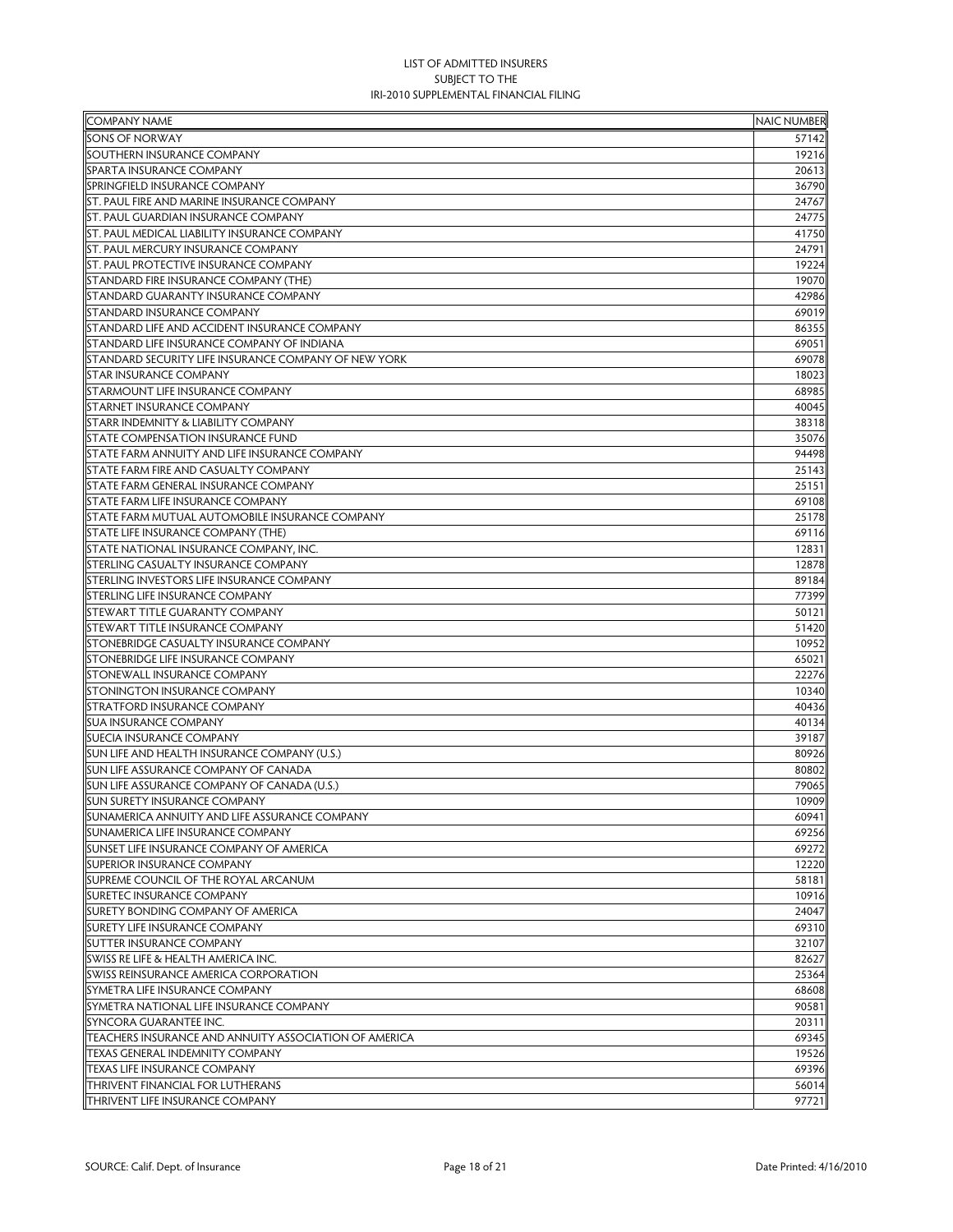| <b>COMPANY NAME</b>                                                           | <b>NAIC NUMBER</b> |
|-------------------------------------------------------------------------------|--------------------|
| TIAA-CREF LIFE INSURANCE COMPANY                                              | 60142              |
| <b>TICOR TITLE INSURANCE COMPANY</b>                                          | 50067              |
| <b>TICOR TITLE INSURANCE COMPANY OF FLORIDA</b>                               | 51535              |
| <b>TIG INDEMNITY COMPANY</b>                                                  | 25496              |
| <b>TIG INSURANCE COMPANY</b>                                                  | 25534              |
| <b>TIME INSURANCE COMPANY</b>                                                 | 69477              |
| <b>TITAN INDEMNITY COMPANY</b>                                                | 13242              |
| <b>TNUS INSURANCE COMPANY</b>                                                 | 32301              |
| TOA REINSURANCE COMPANY OF AMERICA (THE)                                      | 42439              |
| TOKIO MARINE & NICHIDO FIRE INSURANCE CO., LTD.                               | 12904              |
| <b>TOPA INSURANCE COMPANY</b>                                                 | 18031              |
| TOWER INSURANCE COMPANY OF NEW YORK                                           | 44300              |
| ITOYOTA MOTOR INSURANCE COMPANY                                               | 37621              |
| <b>TRANS PACIFIC INSURANCE COMPANY</b>                                        | 41238              |
| <b>TRANS WORLD ASSURANCE COMPANY</b>                                          | 69566              |
| TRANSAMERICA FINANCIAL LIFE INSURANCE COMPANY                                 | 70688              |
| TRANSAMERICA LIFE INSURANCE COMPANY                                           | 86231              |
| <b>TRANSATLANTIC REINSURANCE COMPANY</b>                                      | 19453              |
| TRANSGUARD INSURANCE COMPANY OF AMERICA, INC                                  | 28886              |
| <b>TRANSPORT INSURANCE COMPANY</b>                                            | 33014              |
| <b>TRANSPORTATION INSURANCE COMPANY</b>                                       | 20494              |
| <b>TRANSUNION TITLE INSURANCE COMPANY</b>                                     | 50849              |
| TRAVELERS CASUALTY AND SURETY COMPANY                                         | 19038              |
| TRAVELERS CASUALTY AND SURETY COMPANY OF AMERICA                              | 31194              |
| <b>TRAVELERS CASUALTY COMPANY OF CONNECTICUT</b>                              | 36170              |
| TRAVELERS CASUALTY INSURANCE COMPANY OF AMERICA                               | 19046              |
| <b>TRAVELERS COMMERCIAL CASUALTY COMPANY</b>                                  | 40282              |
| <b>TRAVELERS COMMERCIAL INSURANCE COMPANY</b>                                 | 36137              |
| <b>TRAVELERS INDEMNITY COMPANY (THE)</b>                                      | 25658              |
| <b>TRAVELERS INDEMNITY COMPANY OF CONNECTICUT (THE)</b>                       | 25682              |
| TRAVELERS PROPERTY CASUALTY COMPANY OF AMERICA                                | 25674              |
| <b>TRAVELERS PROPERTY CASUALTY INSURANCE COMPANY</b>                          | 36161              |
| <b>TRAVELERS PROTECTIVE ASSOCIATION OF AMERICA (THE)</b>                      | 56006              |
| <b>TRENWICK AMERICA REINSURANCE CORPORATION</b>                               | 34894              |
| TRIAD GUARANTY INSURANCE CORPORATION                                          | 24350              |
| TRINITY UNIVERSAL INSURANCE COMPANY                                           | 19887              |
| <b>TRITON INSURANCE COMPANY</b>                                               | 41211              |
| <b>TRIUMPHE CASUALTY COMPANY</b>                                              | 41106              |
| <b>TRUCK INSURANCE EXCHANGE</b>                                               | 21709              |
| <b>TRUMBULL INSURANCE COMPANY</b>                                             | 27120              |
| <b>TRUSTMARK INSURANCE COMPANY</b>                                            | 61425              |
| TRUSTMARK LIFE INSURANCE COMPANY                                              | 62863              |
| <b>TWIN CITY FIRE INSURANCE COMPANY</b>                                       | 29459              |
| U.S. FINANCIAL LIFE INSURANCE COMPANY                                         | 84530              |
| U.S. SPECIALTY INSURANCE COMPANY                                              | 29599              |
| UBS LIFE INSURANCE COMPANY USA                                                | 67423              |
| ULICO STANDARD OF AMERICA CASUALTY COMPANY                                    | 10004              |
| ULLICO CASUALTY COMPANY                                                       | 37893              |
| ULLICO LIFE INSURANCE COMPANY                                                 | 86371              |
| UNDERWRITER FOR THE PROFESSIONS INSURANCE COMPANY                             | 41050              |
| UNICARE LIFE & HEALTH INSURANCE COMPANY                                       | 80314              |
| UNIFIED LIFE INSURANCE COMPANY                                                | 11121              |
| <b>UNIGARD INDEMNITY COMPANY</b>                                              | 25798              |
| UNIGARD INSURANCE COMPANY                                                     | 25747              |
| UNIMERICA INSURANCE COMPANY                                                   | 91529              |
|                                                                               | 69701              |
| UNION BANKERS INSURANCE COMPANY<br>UNION CENTRAL LIFE INSURANCE COMPANY (THE) |                    |
|                                                                               | 80837              |
| UNION FIDELITY LIFE INSURANCE COMPANY                                         | 62596              |
| UNION LABOR LIFE INSURANCE COMPANY (THE)<br>UNION SECURITY INSURANCE COMPANY  | 69744              |
|                                                                               | 70408              |
| UNITED AMERICAN INSURANCE COMPANY                                             | 92916              |
| UNITED BENEFIT LIFE INSURANCE COMPANY                                         | 65269              |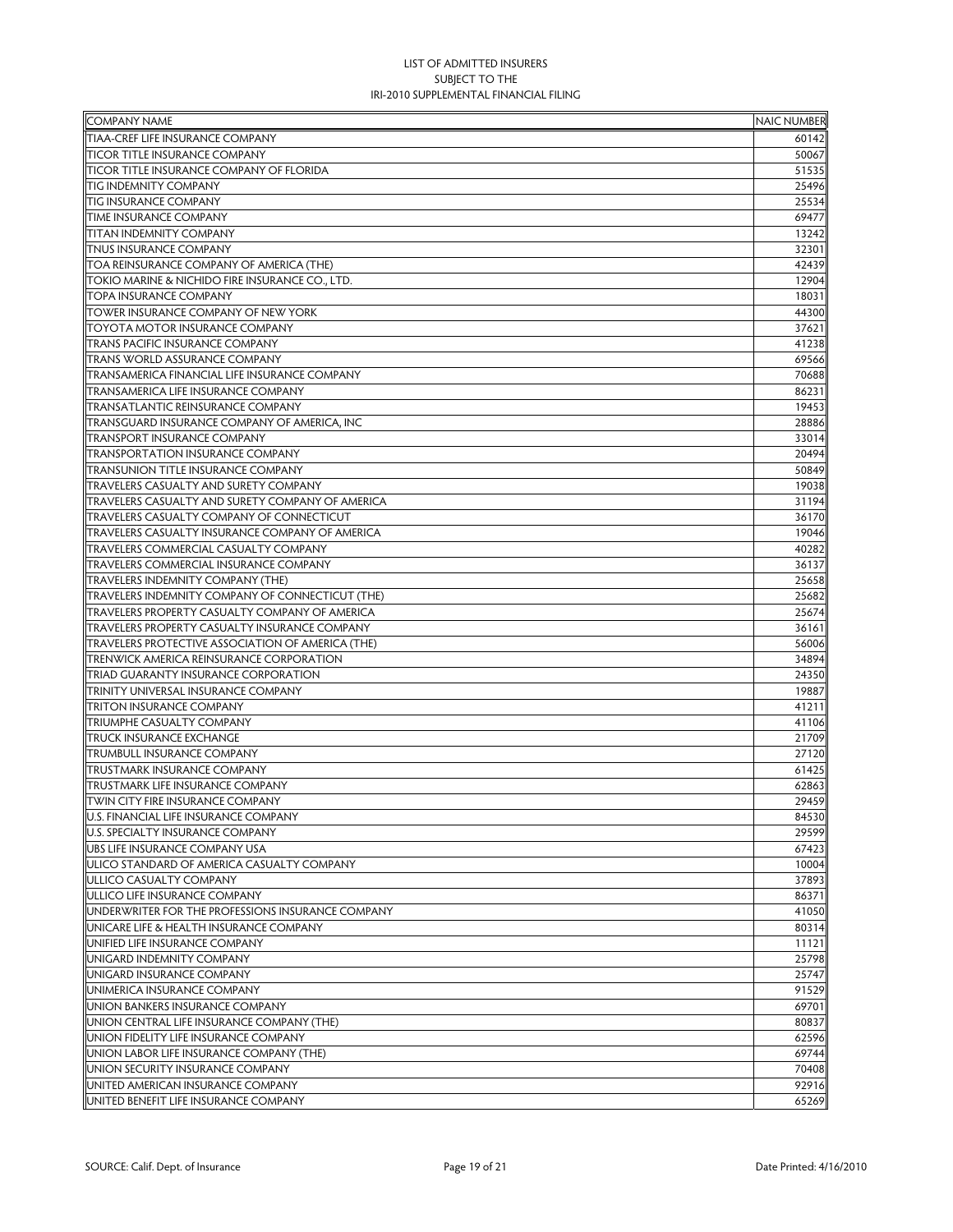| <b>COMPANY NAME</b>                                                                                              | <b>NAIC NUMBER</b> |
|------------------------------------------------------------------------------------------------------------------|--------------------|
| UNITED CAPITAL TITLE INSURANCE COMPANY                                                                           | 50041              |
| UNITED CASUALTY INSURANCE COMPANY OF AMERICA                                                                     | 11142              |
| UNITED CONCORDIA INSURANCE COMPANY                                                                               | 85766              |
| UNITED FARM FAMILY LIFE INSURANCE COMPANY                                                                        | 69892              |
| UNITED FIDELITY LIFE INSURANCE COMPANY                                                                           | 87645              |
| UNITED FINANCIAL CASUALTY COMPANY                                                                                | 11770              |
| UNITED FIRE & CASUALTY COMPANY                                                                                   | 13021              |
| UNITED GENERAL TITLE INSURANCE COMPANY                                                                           | 51624              |
| UNITED GUARANTY COMMERCIAL INSURANCE COMPANY OF NORTH CAROLINA                                                   | 16659              |
| UNITED GUARANTY CREDIT INSURANCE COMPANY                                                                         | 40525              |
| UNITED GUARANTY MORTGAGE INDEMNITY COMPANY                                                                       | 26999              |
| UNITED GUARANTY RESIDENTIAL INSURANCE COMPANY                                                                    | 15873              |
| UNITED HEALTHCARE INSURANCE COMPANY                                                                              | 79413              |
| UNITED HERITAGE LIFE INSURANCE COMPANY                                                                           | 63983              |
| UNITED HOME LIFE INSURANCE COMPANY                                                                               | 69922              |
| UNITED INSURANCE COMPANY OF AMERICA                                                                              | 69930              |
| UNITED INVESTORS LIFE INSURANCE COMPANY                                                                          | 94099              |
| UNITED NATIONAL CASUALTY INSURANCE COMPANY                                                                       | 11445              |
| UNITED NATIONAL SPECIALTY INSURANCE COMPANY                                                                      | 41335              |
| UNITED OF OMAHA LIFE INSURANCE COMPANY                                                                           | 69868              |
| UNITED SECURITY ASSURANCE COMPANY OF PENNSYLVANIA                                                                | 42129              |
| UNITED SERVICES AUTOMOBILE ASSOCIATION                                                                           | 25941              |
| UNITED STATES FIDELITY AND GUARANTY COMPANY                                                                      | 25887              |
| UNITED STATES FIRE INSURANCE COMPANY                                                                             | 21113              |
| UNITED STATES LETTER CARRIERS' MUTUAL BENEFIT ASSOCIATION OF AND FOR THE NATIONAL ASSOCIATION OF LETTER CARRIERS | 56456              |
| UNITED STATES LIABILITY INSURANCE COMPANY                                                                        | 25895              |
| UNITED STATES LIFE INSURANCE COMPANY IN THE CITY OF NEW YORK (THE)                                               | 70106              |
| UNITED TEACHER ASSOCIATES INSURANCE COMPANY                                                                      | 63479              |
| UNITED TRANSPORTATION UNION INSURANCE ASSOCIATION                                                                | 56413              |
| UNITED WISCONSIN INSURANCE COMPANY                                                                               | 29157              |
| UNITED WORLD LIFE INSURANCE COMPANY                                                                              | 72850              |
| UNITRIN AUTO AND HOME INSURANCE COMPANY                                                                          | 16063              |
| UNITRIN DIRECT INSURANCE COMPANY                                                                                 | 10226              |
| UNITRIN DIRECT PROPERTY & CASUALTY COMPANY                                                                       | 10915              |
| UNITY FINANCIAL LIFE INSURANCE COMPANY                                                                           | 63819              |
| UNITY MUTUAL LIFE INSURANCE COMPANY                                                                              | 70114              |
| UNIVERSAL CASUALTY COMPANY                                                                                       | 42862              |
| UNIVERSAL LIFE INSURANCE COMPANY                                                                                 | 70157              |
| UNIVERSAL NORTH AMERICA INSURANCE COMPANY                                                                        | 10759              |
| UNIVERSAL SURETY OF AMERICA                                                                                      | 13200              |
| UNIVERSAL UNDERWRITERS INSURANCE COMPANY                                                                         | 41181              |
| UNIVERSAL UNDERWRITERS LIFE INSURANCE COMPANY                                                                    | 70173              |
| UNUM LIFE INSURANCE COMPANY OF AMERICA                                                                           | 62235              |
| UPPER HUDSON NATIONAL INSURANCE COMPANY                                                                          | 29998              |
| USA LIFE ONE INSURANCE COMPANY OF INDIANA                                                                        | 70955              |
| USAA CASUALTY INSURANCE COMPANY                                                                                  | 25968              |
| USAA GENERAL INDEMNITY COMPANY                                                                                   | 18600              |
| USAA LIFE INSURANCE COMPANY                                                                                      | 69663              |
| <b>USABLE LIFE</b>                                                                                               | 94358              |
| USPLATE GLASS INSURANCE COMPANY                                                                                  | 28497              |
| UTICA MUTUAL INSURANCE COMPANY                                                                                   | 25976              |
| <b>VALIANT INSURANCE COMPANY</b>                                                                                 | 26611              |
| VALLEY FORGE INSURANCE COMPANY                                                                                   | 20508              |
| <b>VALLEY INSURANCE COMPANY</b>                                                                                  | 14133              |
| <b>VANLINER INSURANCE COMPANY</b>                                                                                | 21172              |
| <b>VANTISLIFE INSURANCE COMPANY</b>                                                                              | 68632              |
| VARIABLE ANNUITY LIFE INSURANCE COMPANY (THE)                                                                    | 70238              |
| <b>VERLAN FIRE INSURANCE COMPANY</b>                                                                             | 10815              |
| VETERINARY PET INSURANCE COMPANY                                                                                 | 42285              |
| VICTORIA FIRE & CASUALTY COMPANY                                                                                 | 42889              |
| VIGILANT INSURANCE COMPANY                                                                                       | 20397              |
| VIKING INSURANCE COMPANY OF WISCONSIN                                                                            | 13137              |
|                                                                                                                  |                    |